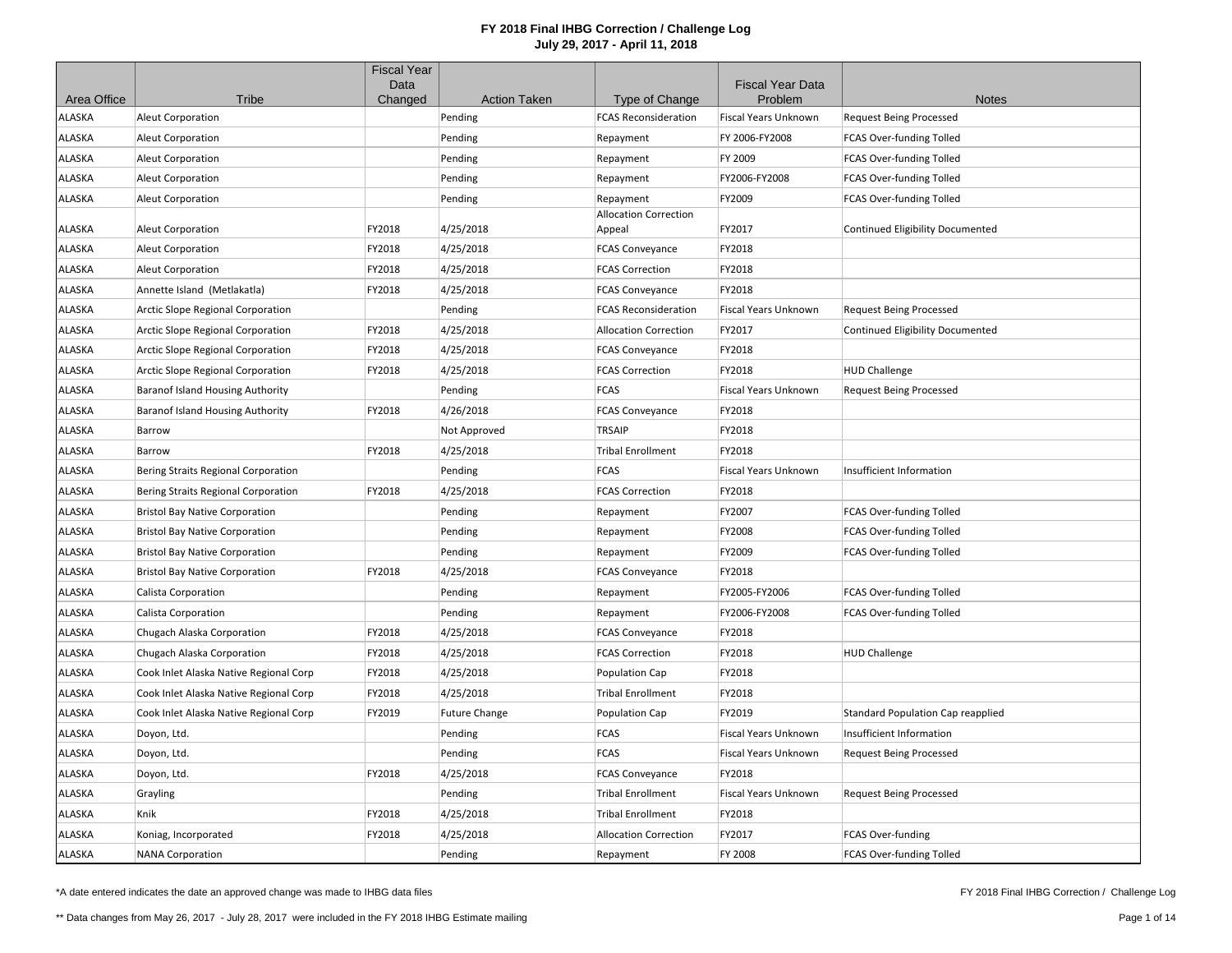|                |                                        | <b>Fiscal Year</b><br>Data |                      |                              | <b>Fiscal Year Data</b> |                                                                              |
|----------------|----------------------------------------|----------------------------|----------------------|------------------------------|-------------------------|------------------------------------------------------------------------------|
| Area Office    | Tribe                                  | Changed                    | <b>Action Taken</b>  | Type of Change               | Problem                 | <b>Notes</b>                                                                 |
| <b>ILASKA</b>  | <b>NANA Corporation</b>                |                            | Pending              | Repayment                    | FY1998-FY2002           | FCAS Over-funding Tolled                                                     |
| ALASKA         | <b>NANA Corporation</b>                |                            | Pending              | Repayment                    | FY1998-FY2005           | FCAS Over-funding Tolled                                                     |
| ALASKA         | <b>NANA Corporation</b>                |                            | Pending              | Repayment                    | FY2006-FY2008           | FCAS Over-funding Tolled                                                     |
| ALASKA         | <b>NANA Corporation</b>                |                            | Pending              | Repayment                    | FY2007                  | FCAS Over-funding Tolled                                                     |
| ALASKA         | <b>NANA Corporation</b>                |                            | Pending              | Repayment                    | FY2008                  | FCAS Over-funding Tolled                                                     |
| ALASKA         | <b>NANA Corporation</b>                | FY2018                     | 4/25/2018            | <b>Allocation Correction</b> | FY2016                  | Continued Eligibility Documented                                             |
| ALASKA         | <b>NANA Corporation</b>                | FY2018                     | 4/25/2018            | <b>FCAS Conveyance</b>       | FY2018                  |                                                                              |
| ALASKA         | Rampart                                | FY2018                     | 4/25/2018            | <b>Census Challenge</b>      | FY2018                  | All Needs variables                                                          |
| ALASKA         | Rampart                                | FY2018                     | 4/25/2018            | <b>Tribal Enrollment</b>     | FY2018                  |                                                                              |
| ALASKA         | Saxman                                 | FY2018                     | 4/25/2018            | <b>Tribal Enrollment</b>     | FY2018                  |                                                                              |
| ALASKA         | <b>Stebbins</b>                        |                            | Pending              | <b>Tribal Enrollment</b>     | Fiscal Years Unknown    | <b>Request Being Processed</b>                                               |
| ALASKA         | <b>Stevens Village</b>                 | FY2018                     | 4/25/2018            | <b>Tribal Enrollment</b>     | FY2018                  |                                                                              |
| ALASKA         | Tlingit-Haida Central Council          |                            | Pending              | Repayment                    | FY2001-FY2008           | FCAS Over-funding Tolled                                                     |
| ALASKA         | Tlingit-Haida Central Council          |                            | Pending              | Repayment                    | FY2003-FY2008           | FCAS Over-funding Tolled                                                     |
| ALASKA         | Tlingit-Haida Central Council          |                            | Pending              | Repayment                    | FY2007-FY2008           | FCAS Over-funding Tolled                                                     |
| CHICAGO        | Aroostook Band of Micmac               | FY2018                     | 4/25/2018            | <b>FCAS Correction</b>       | FY2018                  |                                                                              |
| CHICAGO        | <b>Bad River Band</b>                  | FY2018                     | 4/25/2018            | <b>FCAS Conveyance</b>       | FY2018                  |                                                                              |
| <b>CHICAGO</b> | <b>Bad River Band</b>                  | FY2018                     | 4/25/2018            | <b>Tribal Enrollment</b>     | FY2018                  |                                                                              |
| CHICAGO        | Bay Mills Indian Community             | FY2018                     | 4/26/2018            | <b>FCAS Conveyance</b>       | FY2018                  |                                                                              |
| CHICAGO        | Bay Mills Indian Community             | FY2018                     | 4/26/2018            | <b>FCAS Correction</b>       | FY2018                  | <b>HUD Challenge</b>                                                         |
| CHICAGO        | Chickahominy Indian Tribe              | FY2018                     | 4/25/2018            | <b>Tribal Enrollment</b>     | FY2018                  |                                                                              |
| CHICAGO        | Chickahominy Indian Tribe              | FY2018                     | 4/26/2018            | Formula Area                 | FY2018                  | New Kent, James City, Charles City, and Henrico Counties in<br>Virginia      |
| CHICAGO        | Chickahominy Indian Tribe              | FY2018                     | 4/26/2018            | Formula Area Overlap         | FY2018                  | New overlap consists of 4 Tribes                                             |
| <b>CHICAGO</b> | Chickahominy Indian Tribe              | FY2018                     | 4/26/2018            | Formula Area Overlap         | FY2018                  | Use tribal enrollment to partition needs data among all tribes in<br>overlap |
| CHICAGO        | Chickahominy Indian Tribe              | FY2018                     | 4/26/2018            | New Tribe                    | FY2018                  | Newly Recognized Federal Tribe                                               |
| <b>CHICAGO</b> | Chickahominy Tribe Eastern Division    | FY2018                     | 4/25/2018            | <b>Tribal Enrollment</b>     | FY2018                  |                                                                              |
| CHICAGO        | Chickahominy Tribe Eastern Division    | FY2018                     | 4/26/2018            | Formula Area                 | FY2018                  | New Kent, James City, Charles City, and Henrico Counties in<br>Virginia      |
| CHICAGO        | Chickahominy Tribe Eastern Division    | FY2018                     | 4/26/2018            | Formula Area Overlap         | FY2018                  | New overlap consists of 4 Tribes                                             |
| CHICAGO        | Chickahominy Tribe Eastern Division    | FY2018                     | 4/26/2018            | Formula Area Overlap         | FY2018                  | Use tribal enrollment to partition needs data among all tribes in<br>overlap |
| CHICAGO        | Chickahominy Tribe Eastern Division    | FY2018                     | 4/26/2018            | New Tribe                    | FY2018                  | Newly Recognized Federal Tribe                                               |
| <b>CHICAGO</b> | Eastern Cherokee                       |                            | Pending              | <b>Allocation Correction</b> | FY2017                  | FCAS Over-funding                                                            |
| CHICAGO        | Eastern Cherokee                       | FY2018                     | 4/26/2018            | <b>FCAS Conveyance</b>       | FY2018                  |                                                                              |
| CHICAGO        | Eastern Cherokee                       | FY2019                     | <b>Future Change</b> | <b>FCAS Conveyance</b>       | FY2019                  |                                                                              |
| CHICAGO        | Fond Du Lac Band of Minnesota Chippewa | FY2018                     | 4/25/2018            | <b>Allocation Correction</b> | FY2017                  | FCAS Over-funding                                                            |
| CHICAGO        | Fond Du Lac Band of Minnesota Chippewa | FY2018                     | 4/26/2018            | <b>FCAS Conveyance</b>       | FY2018                  |                                                                              |
| <b>CHICAGO</b> | Haliwa-Saponi State Tribe              | FY2019                     | <b>Future Change</b> | <b>FCAS Conveyance</b>       | FY2019                  |                                                                              |

\*A date entered indicates the date an approved change was made to IHBG data files

FY 2018 Final IHBG Correction / Challenge Log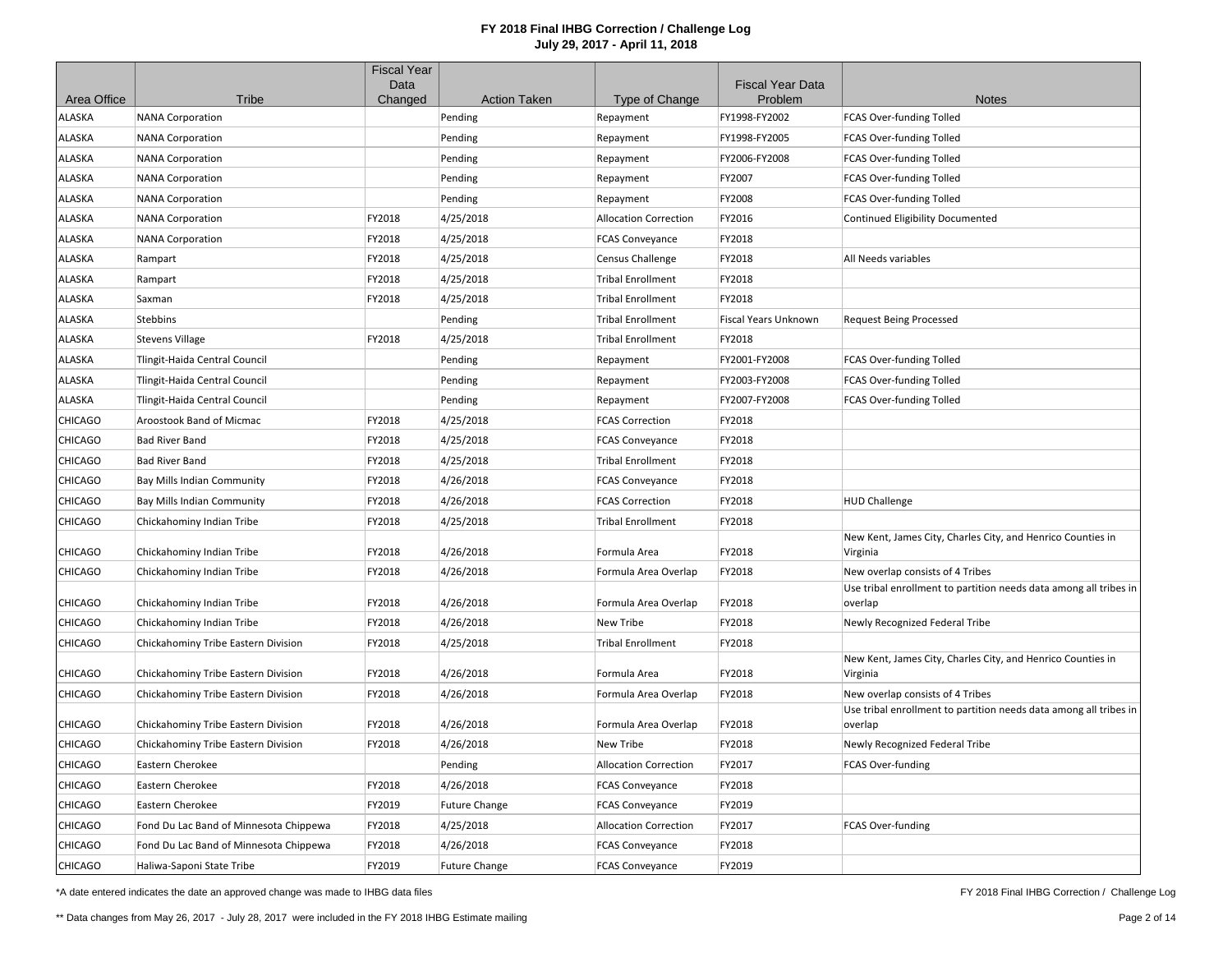|                |                                       | <b>Fiscal Year</b><br>Data |                      |                                         | <b>Fiscal Year Data</b>     |                                                                                                                           |
|----------------|---------------------------------------|----------------------------|----------------------|-----------------------------------------|-----------------------------|---------------------------------------------------------------------------------------------------------------------------|
| Area Office    | Tribe                                 | Changed                    | <b>Action Taken</b>  | Type of Change                          | Problem                     | <b>Notes</b>                                                                                                              |
| CHICAGO        | Hannahville Community                 |                            | Pending              | <b>FCAS</b>                             | Fiscal Years Unknown        | <b>Request Being Processed</b>                                                                                            |
| CHICAGO        | Ho-Chunk Nation                       |                            | Pending              | <b>Tribal Enrollment</b>                | <b>Fiscal Years Unknown</b> | <b>Request Being Processed</b>                                                                                            |
| CHICAGO        | Huron Band of Potawatomi              | FY2018                     | 4/25/2018            | <b>Tribal Enrollment</b>                | FY2018                      |                                                                                                                           |
| <b>CHICAGO</b> | Lac Courte Oreilles                   | FY2018                     | 4/26/2018            | <b>FCAS Conveyance</b>                  | FY2018                      |                                                                                                                           |
| <b>CHICAGO</b> | Lac Courte Oreilles                   | FY2019                     | <b>Future Change</b> | <b>FCAS Conveyance</b>                  | FY2019                      |                                                                                                                           |
| CHICAGO        | Lac Du Flambeau Band                  |                            | Pending              | <b>Allocation Correction</b>            | FY2017                      | FCAS Over-funding                                                                                                         |
| CHICAGO        | Lac Du Flambeau Band                  |                            | Pending              | <b>FCAS Appeal Extension</b>            | Fiscal Years Unknown        | <b>Request Being Processed</b>                                                                                            |
| CHICAGO        | Lac Du Flambeau Band                  | FY2018                     | 4/26/2018            | <b>FCAS Correction</b>                  | FY2018                      |                                                                                                                           |
| CHICAGO        | Leech Lake Band of Minnesota Chippewa | FY2018                     | 4/25/2018            | <b>Allocation Correction</b>            | FY2016-FY2017               | FCAS Over-funding                                                                                                         |
| CHICAGO        | Leech Lake Band of Minnesota Chippewa | FY2018                     | 4/26/2018            | <b>FCAS Conveyance</b>                  | FY2018                      |                                                                                                                           |
| CHICAGO        | Leech Lake Band of Minnesota Chippewa | FY2018                     | 4/26/2018            | <b>FCAS Correction</b>                  | FY2018                      |                                                                                                                           |
| <b>CHICAGO</b> | Lumbee State Tribe                    |                            | Pending              | <b>FCAS</b>                             | <b>Fiscal Years Unknown</b> |                                                                                                                           |
| CHICAGO        | Lumbee State Tribe                    |                            | Pending              | <b>FCAS</b>                             | Fiscal Years Unknown        | Insufficient Information                                                                                                  |
| CHICAGO        | Lumbee State Tribe                    | FY2018                     | 4/25/2018            | <b>Allocation Correction</b>            | FY2016-FY2017               | FCAS Over-funding                                                                                                         |
| CHICAGO        | Lumbee State Tribe                    | FY2018                     | 4/25/2018            | <b>Tribal Enrollment</b>                | FY2018                      |                                                                                                                           |
| <b>CHICAGO</b> | Lumbee State Tribe                    | FY2018                     | 4/26/2018            | FCAS Conversion Non-<br>dwelling        | FY2018                      |                                                                                                                           |
| CHICAGO        | Mashpee Wampanoag                     | FY2018                     | 5/4/2018             | <b>Tribal Enrollment</b>                | FY2018                      |                                                                                                                           |
| CHICAGO        | Menominee Indian Tribe                | FY2018                     | 4/25/2018            | <b>Allocation Correction</b>            | FY2015-FY2016               | Data Entry Error                                                                                                          |
| <b>CHICAGO</b> | Menominee Indian Tribe                | FY2018                     | 4/25/2018            | <b>Allocation Correction</b>            | FY2017                      | FCAS Over-funding                                                                                                         |
| CHICAGO        | Menominee Indian Tribe                | FY2018                     | 4/25/2018            | <b>Tribal Enrollment</b>                | FY2018                      |                                                                                                                           |
| CHICAGO        | Menominee Indian Tribe                | FY2018                     | 4/26/2018            | <b>FCAS Conveyance</b>                  | FY2018                      |                                                                                                                           |
| CHICAGO        | Mille Lacs Band of Minnesota Chippewa |                            | Pending              | <b>FCAS</b>                             | <b>Fiscal Years Unknown</b> | <b>Request Being Processed</b>                                                                                            |
| <b>CHICAGO</b> | Mississippi Choctaw Tribe             | FY2018                     | 4/25/2018            | <b>Allocation Correction</b>            | FY2017                      | FCAS Over-funding                                                                                                         |
| CHICAGO        | Mississippi Choctaw Tribe             | FY2018                     | 4/26/2018            | <b>FCAS Conveyance</b>                  | FY2018                      |                                                                                                                           |
| <b>CHICAGO</b> | Monacan Indian Nation                 | FY2018                     | 4/25/2018            | <b>Tribal Enrollment</b>                | FY2018                      |                                                                                                                           |
| CHICAGO        | Monacan Indian Nation                 | FY2018                     | 4/26/2018            | Formula Area                            | FY2018                      | All land within 25 miles from the center of Amherst, Virginia                                                             |
| <b>CHICAGO</b> | Monacan Indian Nation                 | FY2018                     | 4/26/2018            | New Tribe                               | FY2018                      | Newly Recognized Federal Tribe                                                                                            |
| CHICAGO        | <b>MOWA Band of Choctaw Indians</b>   |                            | No Change            | Formula Area Notification FY2017-FY2018 |                             | Notification of affected tribes and 90 day comment period. Final<br>determination to be published in the Federal Register |
| <b>CHICAGO</b> | MOWA Band of Choctaw Indians          |                            | Pending              | <b>FCAS</b>                             | Fiscal Years Unknown        | <b>Request Being Processed</b>                                                                                            |
| CHICAGO        | <b>MOWA Band of Choctaw Indians</b>   | FY2018                     | 4/25/2018            | <b>Allocation Correction</b>            | FY2017                      | Delay in Formula Area Approval                                                                                            |
| CHICAGO        | MOWA Band of Choctaw Indians          | FY2018                     | 4/25/2018            | <b>Tribal Enrollment</b>                | FY2018                      |                                                                                                                           |
| CHICAGO        | MOWA Band of Choctaw Indians          | FY2018                     | 4/26/2018            | Formula Area                            | FY2017-FY2018               | <b>Balance of Mobile County</b>                                                                                           |
| <b>CHICAGO</b> | MOWA Band of Choctaw Indians          | FY2018                     | 4/26/2018            | Formula Area Overlap                    | FY2017-FY2018               | New overlap consists of 2 tribes                                                                                          |
| <b>CHICAGO</b> | MOWA Band of Choctaw Indians          | FY2019                     | <b>Future Change</b> | Formula Area Overlap                    | FY2019                      | Recalculate population cap for Poarch Creek to partition needs                                                            |
| <b>CHICAGO</b> | Nansemond Indian Tribe                | FY2018                     | 4/25/2018            | <b>Tribal Enrollment</b>                | FY2018                      |                                                                                                                           |

\*A date entered indicates the date an approved change was made to IHBG data files

FY 2018 Final IHBG Correction / Challenge Log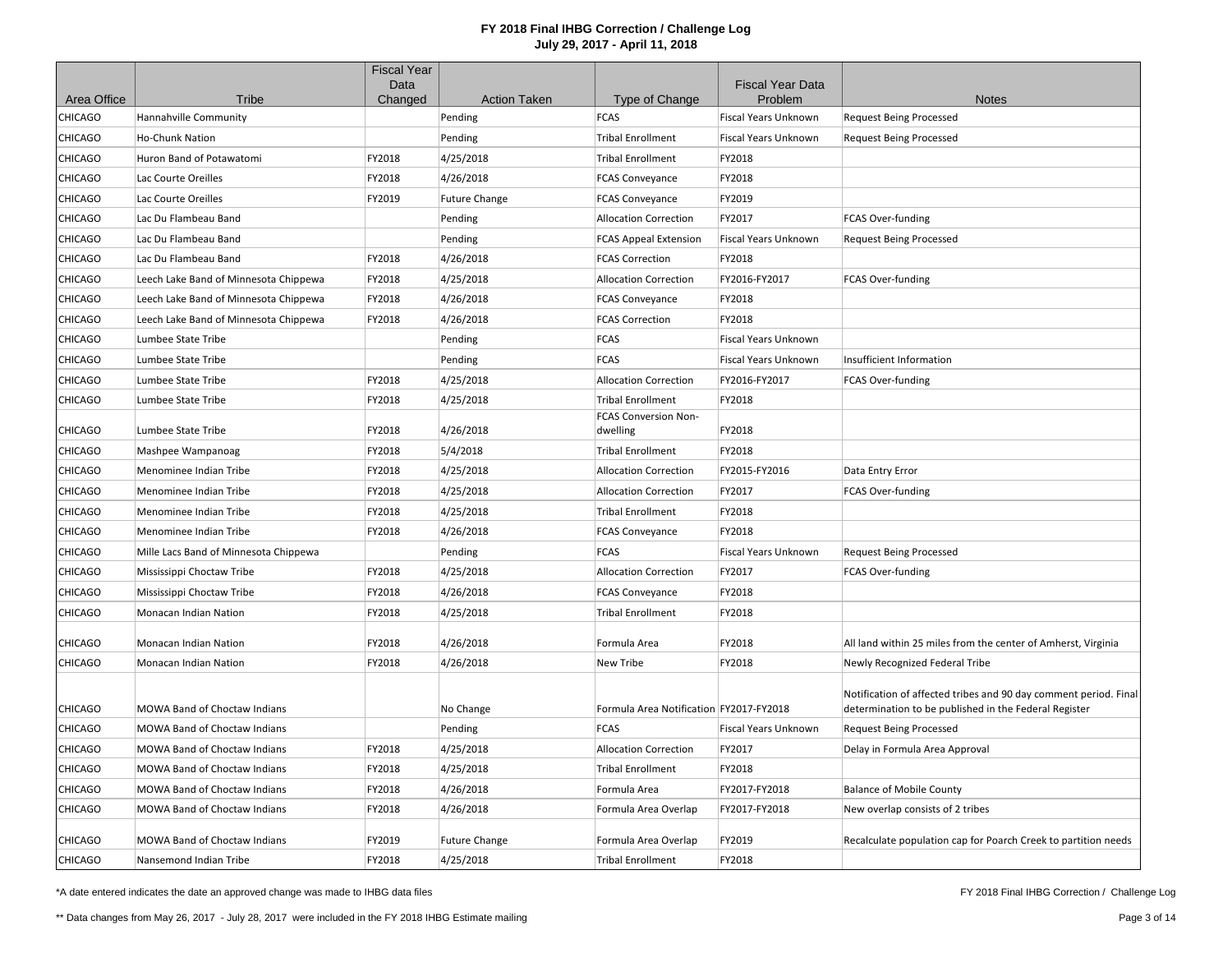|                |                                          | <b>Fiscal Year</b><br>Data |                      |                                         | <b>Fiscal Year Data</b>     |                                                                                                                           |
|----------------|------------------------------------------|----------------------------|----------------------|-----------------------------------------|-----------------------------|---------------------------------------------------------------------------------------------------------------------------|
| Area Office    | Tribe                                    | Changed                    | <b>Action Taken</b>  | Type of Change                          | Problem                     | <b>Notes</b>                                                                                                              |
|                |                                          |                            |                      |                                         |                             | Cities of Chesapeake, Hampton, Newport News, Norfolk,                                                                     |
| <b>CHICAGO</b> | Nansemond Indian Tribe                   | FY2018                     | 4/26/2018            | Formula Area                            | FY2018                      | Portsmouth, Suffolk, and Virginia Beach in Virginia                                                                       |
| <b>CHICAGO</b> | Nansemond Indian Tribe                   | FY2018                     | 4/30/2018            | New Tribe                               | FY2018                      | Newly Recognized Federal Tribe                                                                                            |
| <b>CHICAGO</b> | Oneida Tribe                             |                            | Pending              | <b>FCAS</b>                             | <b>Fiscal Years Unknown</b> | <b>Request Being Processed</b>                                                                                            |
| <b>CHICAGO</b> | Penobscot Tribe                          |                            | Pending              | FCAS                                    | <b>Fiscal Years Unknown</b> | Insufficient Information                                                                                                  |
| <b>CHICAGO</b> | Poarch Band of Creek Indians             |                            | No Change            | Formula Area Notification FY2017-FY2018 |                             | Notification of affected tribes and 90 day comment period. Final<br>determination to be published in the Federal Register |
| <b>CHICAGO</b> | Poarch Band of Creek Indians             | FY2018                     | 4/26/2018            | Formula Area Overlap                    | FY2017-FY2018               | New overlap consists of 2 tribes                                                                                          |
| <b>CHICAGO</b> | Poarch Band of Creek Indians             | FY2018                     | 5/8/2018             | <b>Allocation Correction</b>            | FY2017                      | Delay in Formula Area Approval                                                                                            |
|                |                                          |                            |                      |                                         |                             |                                                                                                                           |
| CHICAGO        | Poarch Band of Creek Indians             | FY2019                     | <b>Future Change</b> | Formula Area Overlap                    | FY2019                      | Recalculate population cap for Poarch Creek to partition needs                                                            |
| <b>CHICAGO</b> | Rappahannock Tribe                       | FY2018                     | 4/25/2018            | <b>Tribal Enrollment</b>                | FY2018                      |                                                                                                                           |
| <b>CHICAGO</b> | Rappahannock Tribe                       | FY2018                     | 4/26/2018            | Formula Area                            | FY2018                      | King and Queen, Caroline, and Essex Counties in Virginia                                                                  |
| <b>CHICAGO</b> | Rappahannock Tribe                       | FY2018                     | 4/26/2018            | Formula Area Overlap                    | FY2018                      | New overlap consists of 4 Tribes                                                                                          |
| <b>CHICAGO</b> | Rappahannock Tribe                       | FY2018                     | 4/26/2018            | Formula Area Overlap                    | FY2018                      | Use tribal enrollment to partition needs data among all tribes in<br>overlap                                              |
| <b>CHICAGO</b> | Rappahannock Tribe                       | FY2018                     | 4/26/2018            | New Tribe                               | FY2018                      | Newly Recognized Federal Tribe                                                                                            |
| <b>CHICAGO</b> | Red Cliff Band of Lake Superior Chippewa | FY2018                     | 4/25/2018            | <b>Allocation Correction</b>            | FY2016-FY2017               | FCAS Over-funding                                                                                                         |
| <b>CHICAGO</b> | Red Cliff Band of Lake Superior Chippewa | FY2018                     | 4/25/2018            | <b>Tribal Enrollment</b>                | FY2018                      |                                                                                                                           |
| <b>CHICAGO</b> | Red Cliff Band of Lake Superior Chippewa | FY2018                     | 4/26/2018            | <b>FCAS Conveyance</b>                  | FY2018                      |                                                                                                                           |
| <b>CHICAGO</b> | Red Lake Band of Chippewa                |                            | Pending              | <b>Census Challenge</b>                 | <b>Fiscal Years Unknown</b> | <b>Request Being Processed</b>                                                                                            |
| <b>CHICAGO</b> | Saint Croix Chippewa                     |                            | Pending              | <b>FCAS</b>                             | FY2014-FY2016               | <b>HUD Challenge</b>                                                                                                      |
| <b>CHICAGO</b> | Sault Ste. Marie Tribe                   |                            | Pending              | <b>Allocation Correction</b>            | FY2017                      | FCAS Over-funding                                                                                                         |
| <b>CHICAGO</b> | Sault Ste. Marie Tribe                   |                            | Pending              | <b>FCAS Appeal</b>                      | Fiscal Years Unknown        | <b>Request Being Processed</b>                                                                                            |
| <b>CHICAGO</b> | Sault Ste. Marie Tribe                   | FY2018                     | 4/25/2018            | <b>Tribal Enrollment</b>                | FY2018                      |                                                                                                                           |
| <b>CHICAGO</b> | Sault Ste. Marie Tribe                   | FY2018                     | 4/26/2018            | <b>FCAS Conveyance</b>                  | FY2018                      |                                                                                                                           |
| <b>CHICAGO</b> | Sokagoan Chippewa Tribe                  |                            | No Change            | Formula Area                            | FY2018                      | Insufficient Information                                                                                                  |
| <b>CHICAGO</b> | Sokagoan Chippewa Tribe                  | FY2018                     | 4/25/2018            | <b>Tribal Enrollment</b>                | FY2018                      |                                                                                                                           |
| <b>CHICAGO</b> | St. Regis Mohawk Tribe                   | FY2018                     | 4/26/2018            | <b>FCAS Conveyance</b>                  | FY2018                      |                                                                                                                           |
| <b>CHICAGO</b> | St. Regis Mohawk Tribe                   | FY2018                     | 4/26/2018            | <b>FCAS Correction</b>                  | FY2018                      |                                                                                                                           |
| <b>CHICAGO</b> | St. Regis Mohawk Tribe                   | FY2019                     | <b>Future Change</b> | <b>FCAS Conveyance</b>                  | FY2019                      |                                                                                                                           |
| <b>CHICAGO</b> | St. Regis Mohawk Tribe                   | FY2019                     | <b>Future Change</b> | <b>FCAS Correction</b>                  | FY2019                      |                                                                                                                           |
| <b>CHICAGO</b> | Upper Mattaponi Indian Tribe             | FY2018                     | 4/25/2018            | <b>Tribal Enrollment</b>                | FY2018                      |                                                                                                                           |
| <b>CHICAGO</b> | Upper Mattaponi Indian Tribe             | FY2018                     | 4/26/2018            | Formula Area                            | FY2018                      | All land within 25 miles of the Sharon Indian School at 13383<br>King William Road, King William County in Virginia       |
| <b>CHICAGO</b> | Upper Mattaponi Indian Tribe             | FY2018                     | 4/26/2018            | Formula Area Overlap                    | FY2018                      | New overlap consists of 4 Tribes                                                                                          |
| <b>CHICAGO</b> | Upper Mattaponi Indian Tribe             | FY2018                     | 4/26/2018            | Formula Area Overlap                    | FY2018                      | Use tribal enrollment to partition needs data among all tribes in<br>overlap                                              |
| <b>CHICAGO</b> | Upper Mattaponi Indian Tribe             | FY2018                     | 4/26/2018            | <b>New Tribe</b>                        | FY2018                      | Newly Recognized Federal Tribe                                                                                            |
| <b>CHICAGO</b> | Wampanoag Tribe                          | FY2018                     | 4/26/2018            | <b>FCAS Conveyance</b>                  | FY2018                      |                                                                                                                           |

\*A date entered indicates the date an approved change was made to IHBG data files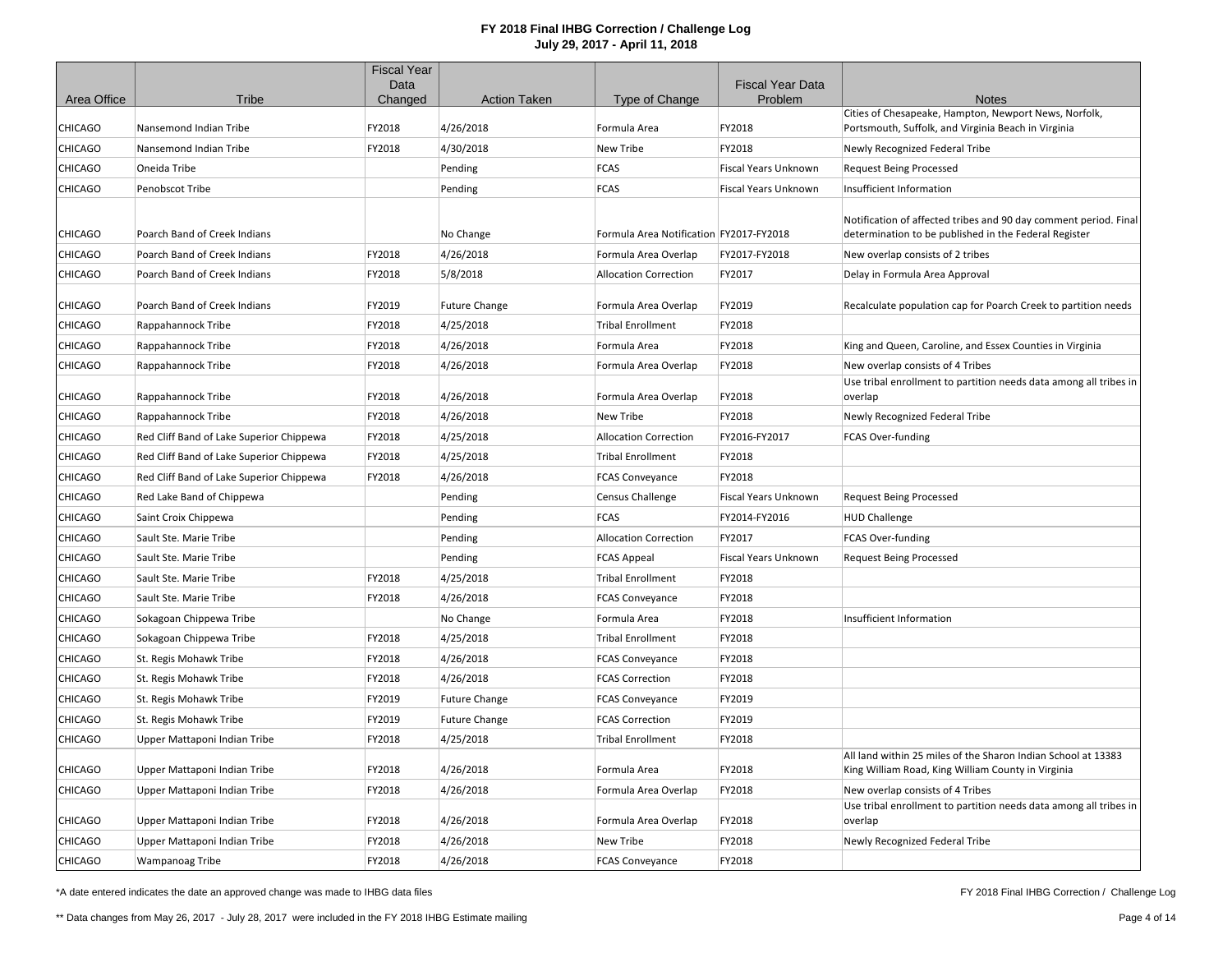|               |                                        | <b>Fiscal Year</b> |                     |                              |                                    |                                             |
|---------------|----------------------------------------|--------------------|---------------------|------------------------------|------------------------------------|---------------------------------------------|
| Area Office   | Tribe                                  | Data<br>Changed    | <b>Action Taken</b> | Type of Change               | <b>Fiscal Year Data</b><br>Problem | <b>Notes</b>                                |
| DENVER        | <b>Blackfeet Tribe</b>                 |                    | Pending             | Backfunding                  | FY1998-FY2000                      | Revised Formula Regulations Preamble        |
| DENVER        | <b>Blackfeet Tribe</b>                 |                    | Pending             | Backfunding                  | FY2000                             | Revised Formula Regulations Preamble        |
|               |                                        |                    |                     |                              | FY1998-FY2002, FY2005,             |                                             |
| DENVER        | <b>Blackfeet Tribe</b>                 |                    | Pending             | Repayment                    | FY2006                             | FCAS Over-funding Tolled                    |
| DENVER        | <b>Blackfeet Tribe</b>                 |                    | Pending             | Repayment                    | FY2006-FY2007                      | FCAS Over-funding Tolled                    |
| DENVER        | <b>Blackfeet Tribe</b>                 |                    | Pending             | Repayment                    | FY2007-FY2008                      | FCAS Over-funding Tolled                    |
| DENVER        | <b>Blackfeet Tribe</b>                 |                    | Pending             | Repayment                    | FY2009                             | <b>FCAS Over-funding Tolled</b>             |
| DENVER        | Crow Creek Sioux                       |                    | No Change           | <b>FCAS</b>                  | FY2018                             |                                             |
| DENVER        | Crow Tribe                             |                    | Pending             | <b>FCAS</b>                  | <b>Fiscal Years Unknown</b>        | <b>HUD Challenge</b>                        |
| DENVER        | Crow Tribe                             |                    | Pending             | <b>FCAS</b>                  | Fiscal Years Unknown               | Insufficient Information                    |
| DENVER        | Crow Tribe                             | FY2018             | 4/25/2018           | <b>Allocation Correction</b> | FY2011, FY2015                     | <b>FCAS Over-funding</b>                    |
| DENVER        | Eastern Shoshone Tribe                 |                    | Pending             | <b>FCAS</b>                  | Fiscal Years Unknown               | <b>Request Being Processed</b>              |
| DENVER        | Eastern Shoshone Tribe                 |                    | Pending             | <b>FCAS Reconsideration</b>  | <b>Fiscal Years Unknown</b>        | <b>Request Being Processed</b>              |
| DENVER        | Fort Belknap Indian Community          | FY2018             | 4/25/2018           | <b>Allocation Correction</b> | FY2015-FY2016                      | Data Entry Error                            |
| <b>DENVER</b> | Fort Peck Assiniboine and Sioux        |                    | Pending             | <b>Allocation Correction</b> | FY2009-FY2015                      | FCAS Over-funding/Conveyance Date Submitted |
| DENVER        | Fort Peck Assiniboine and Sioux        |                    | Pending             | <b>FCAS</b>                  | <b>Fiscal Years Unknown</b>        | <b>Request Being Processed</b>              |
| DENVER        | Fort Peck Assiniboine and Sioux        |                    | Pending             | <b>FCAS Appeal</b>           | Fiscal Years Unknown               | <b>Request Being Processed</b>              |
| DENVER        | Fort Peck Assiniboine and Sioux        |                    | Pending             | Repayment                    | FY1998-FY2003                      | FCAS Over-funding Tolled                    |
| DENVER        | Fort Peck Assiniboine and Sioux        |                    | Pending             | Repayment                    | FY2004-FY2005                      | FCAS Over-funding Tolled                    |
| DENVER        | Fort Peck Assiniboine and Sioux        |                    | Pending             | <b>Tribal Enrollment</b>     | Fiscal Years Unknown               | <b>Request Being Processed</b>              |
| DENVER        | Ft. Berthold Affiliated Tribes         |                    | Pending             | <b>FCAS</b>                  | Fiscal Years Unknown               | Insufficient Information                    |
| DENVER        | Ft. Berthold Affiliated Tribes         |                    | Pending             | Repayment                    | FY2006-FY2008                      | FCAS Over-funding Tolled                    |
| <b>DENVER</b> | Ft. Berthold Affiliated Tribes         |                    | Pending             | Repayment                    | FY2008                             | FCAS Over-funding Tolled                    |
| DENVER        | Goshute Reservation                    | FY2018             | 4/25/2018           | <b>Allocation Correction</b> | FY2015-FY2016                      | Data Entry Error                            |
| DENVER        | Lower Brule Sioux                      |                    | Pending             | Repayment                    | FY2006-FY2008                      | FCAS Over-funding Tolled                    |
| DENVER        | Northern Arapaho                       | FY2018             | 4/25/2018           | <b>Tribal Enrollment</b>     | FY2018                             |                                             |
| DENVER        | Oglala Sioux of Pine Ridge Reservation |                    | Pending             | Repayment                    | FY2007-FY2008                      | FCAS Over-funding Tolled                    |
| DENVER        | Ponca Tribe of Nebraska                |                    | No Change           | <b>FCAS Conversion</b>       | After 1997                         |                                             |
| DENVER        | Ponca Tribe of Nebraska                | FY2018             | 4/26/2018           | <b>FCAS Conveyance</b>       | FY2018                             |                                             |
| DENVER        | Rocky Boy Chippewa-Cree                |                    | Pending             | <b>FCAS</b>                  | <b>Fiscal Years Unknown</b>        | Insufficient Information                    |
| DENVER        | Rocky Boy Chippewa-Cree                |                    | Pending             | Repayment                    | FY1998-FY2001                      | <b>FCAS Over-funding Tolled</b>             |
| <b>DENVER</b> | Rocky Boy Chippewa-Cree                | FY2018             | 4/25/2018           | <b>Tribal Enrollment</b>     | FY2018                             |                                             |
| <b>DENVER</b> | Rocky Boy Chippewa-Cree                | FY2018             | 4/26/2018           | <b>FCAS Conveyance</b>       | FY2018                             |                                             |
| DENVER        | Rosebud Sioux                          |                    | Pending             | Repayment                    | FY1998-FY2003                      | FCAS Over-funding Tolled                    |
| DENVER        | <b>Rosebud Sioux</b>                   |                    | Pending             | Repayment                    | FY2006-FY2008                      | FCAS Over-funding Tolled                    |
| DENVER        | Rosebud Sioux                          |                    | Pending             | Repayment                    | FY2007-FY2008                      | FCAS Over-funding Tolled                    |
| DENVER        | Salish and Kootenai Tribes             | FY2018             | 4/25/2018           | <b>Tribal Enrollment</b>     | FY2018                             |                                             |
| <b>DENVER</b> | Salish and Kootenai Tribes             | FY2018             | 4/26/2018           | <b>FCAS Conveyance</b>       | FY2018                             |                                             |

\*A date entered indicates the date an approved change was made to IHBG data files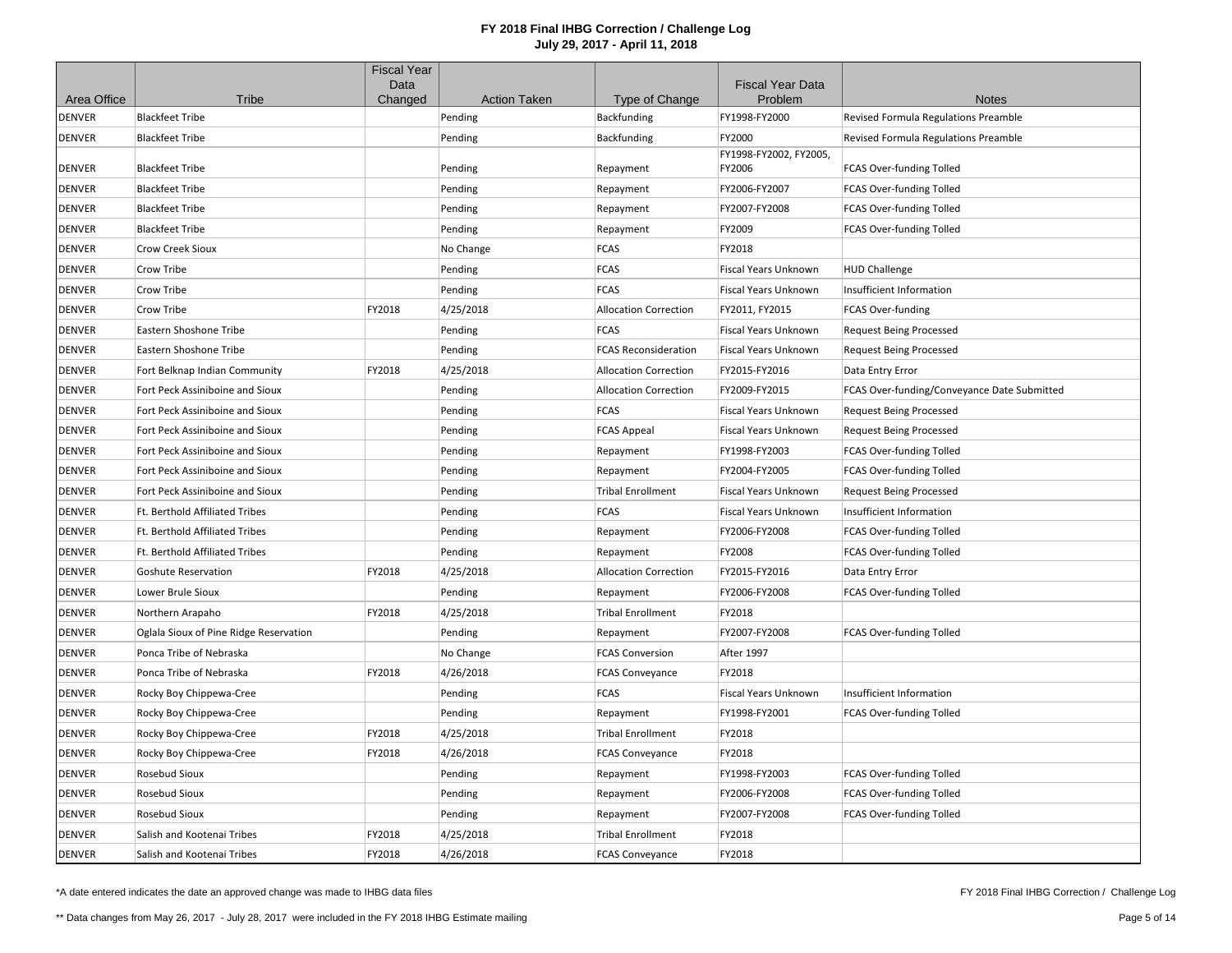|               |                                  | <b>Fiscal Year</b><br>Data |                      |                              | <b>Fiscal Year Data</b>     |                                                                |
|---------------|----------------------------------|----------------------------|----------------------|------------------------------|-----------------------------|----------------------------------------------------------------|
| Area Office   | Tribe                            | Changed                    | <b>Action Taken</b>  | Type of Change               | Problem                     | <b>Notes</b>                                                   |
| <b>DENVER</b> | Salish and Kootenai Tribes       | FY2018                     | 4/26/2018            | <b>FCAS Correction</b>       | FY2018                      | <b>HUD Challenge</b>                                           |
| DENVER        | Sisseton-Wahpeton Sioux          |                            | Pending              | <b>FCAS</b>                  | Fiscal Years Unknown        | <b>Request Being Processed</b>                                 |
| <b>DENVER</b> | Southern Ute Tribe               | FY2018                     | 4/25/2018            | <b>Allocation Correction</b> | FY2011-FY2012               | <b>FCAS Over-funding</b>                                       |
| <b>DENVER</b> | Southern Ute Tribe               | FY2019                     | 4/25/2018            | <b>Allocation Correction</b> | FY2011-FY2012               | FCAS Over-funding                                              |
| <b>DENVER</b> | Southern Ute Tribe               | FY2020                     | 4/25/2018            | <b>Allocation Correction</b> | FY2011-FY2012               | FCAS Over-funding                                              |
| <b>DENVER</b> | Southern Ute Tribe               | FY2021                     | 4/25/2018            | <b>Allocation Correction</b> | FY2011-FY2012               | FCAS Over-funding                                              |
| DENVER        | Southern Ute Tribe               | FY2022                     | 4/25/2018            | <b>Allocation Correction</b> | FY2011-FY2012               | FCAS Over-funding                                              |
| DENVER        | Spirit Lake Sioux Tribe          |                            | Pending              | Repayment                    | FY1998-FY2005               | FCAS Over-funding Tolled                                       |
| DENVER        | Spirit Lake Sioux Tribe          | FY2018                     | 4/26/2018            | <b>FCAS Conveyance</b>       | FY2018                      |                                                                |
| <b>DENVER</b> | Turtle Mountain Band of Chippewa |                            | Pending              | <b>Allocation Correction</b> | FY2016-FY2017               | FCAS Over-funding                                              |
| DENVER        | Turtle Mountain Band of Chippewa |                            | Pending              | <b>FCAS</b>                  | Fiscal Years Unknown        | <b>Request Being Processed</b>                                 |
| <b>DENVER</b> | Turtle Mountain Band of Chippewa |                            | Pending              | Repayment                    | FY 2008                     | FCAS Over-funding Tolled                                       |
| <b>DENVER</b> | Turtle Mountain Band of Chippewa |                            | Pending              | Repayment                    | FY2005-FY2008               | FCAS Over-funding Tolled                                       |
| <b>DENVER</b> | Turtle Mountain Band of Chippewa |                            | Pending              | Repayment                    | FY2006-FY2008               | FCAS Over-funding Tolled                                       |
| DENVER        | Turtle Mountain Band of Chippewa |                            | Pending              | Repayment                    | FY2008                      | FCAS Over-funding Tolled                                       |
| DENVER        | Turtle Mountain Band of Chippewa | FY2018                     | 4/26/2018            | <b>FCAS Correction</b>       | FY2018                      |                                                                |
| DENVER        | Turtle Mountain Band of Chippewa | FY2018                     | 5/1/2018             | <b>FCAS Conveyance</b>       | FY2018                      |                                                                |
| <b>DENVER</b> | Turtle Mountain Band of Chippewa | FY2019                     | <b>Future Change</b> | <b>FCAS Conversion VASH</b>  | FY2019                      |                                                                |
| <b>DENVER</b> | Uintah & Ouray Ute Indian Tribe  |                            | Pending              | <b>Allocation Correction</b> | FY2017                      | FCAS Over-funding                                              |
| DENVER        | Uintah & Ouray Ute Indian Tribe  | FY2018                     | 4/26/2018            | <b>FCAS Conveyance</b>       | FY2018                      |                                                                |
| <b>DENVER</b> | Winnebago Tribe                  |                            | Pending              | Repayment                    | FY2000-FY2002               | FCAS Over-funding Tolled                                       |
| <b>DENVER</b> | Winnebago Tribe                  |                            | Pending              | Repayment                    | FY2007-FY2008               | FCAS Over-funding Tolled                                       |
| OKLAHOMA      | Absentee-Shawnee                 |                            | Pending              | Repayment                    | FY2000-FY2004               | FCAS Over-funding Tolled                                       |
| OKLAHOMA      | Absentee-Shawnee                 |                            | Pending              | Repayment                    | FY2006-FY2008               | FCAS Over-funding Tolled                                       |
| OKLAHOMA      | Absentee-Shawnee                 |                            | Pending              | Repayment                    | FY2007-FY2008               | FCAS Over-funding Tolled                                       |
| OKLAHOMA      | Absentee-Shawnee                 | FY2018                     | 4/30/2018            | <b>Allocation Correction</b> | FY2017                      | <b>FCAS Over-funding</b>                                       |
| OKLAHOMA      | Absentee-Shawnee                 | FY2018                     | 5/1/2018             | <b>FCAS Conveyance</b>       | FY2018                      |                                                                |
| OKLAHOMA      | Absentee-Shawnee                 | FY2018                     | 5/1/2018             | <b>FCAS Correction</b>       | FY2018                      |                                                                |
| OKLAHOMA      | Alabama-Coushatta                | FY2018                     | 4/30/2018            | <b>Allocation Correction</b> | FY2016-FY2017               | FCAS Over-funding                                              |
| OKLAHOMA      | Alabama-Coushatta                | FY2018                     | 5/1/2018             | <b>FCAS Conveyance</b>       | FY2018                      |                                                                |
| OKLAHOMA      | Alabama-Quassarte Tribal Town    | FY2019                     | <b>Future Change</b> | Formula Area Overlap         | FY2019                      | Use TRSAIP to partition needs data among all tribes in overlap |
| OKLAHOMA      | Apache Tribe                     |                            | Pending              | <b>FCAS</b>                  | <b>Fiscal Years Unknown</b> | Insufficient Information                                       |
| OKLAHOMA      | Apache Tribe                     |                            | Pending              | <b>FCAS</b>                  | <b>Fiscal Years Unknown</b> | <b>Request Being Processed</b>                                 |
| OKLAHOMA      | Apache Tribe                     |                            | Pending              | <b>FCAS Reconsideration</b>  | Fiscal Years Unknown        | <b>Request Being Processed</b>                                 |
| OKLAHOMA      | <b>Cherokee Nation</b>           |                            | Pending              | <b>Allocation Correction</b> | FY2016                      | FCAS Over-funding                                              |
| OKLAHOMA      | <b>Cherokee Nation</b>           |                            | Pending              | <b>FCAS</b>                  | <b>Fiscal Years Unknown</b> | Insufficient Information                                       |
| OKLAHOMA      | <b>Cherokee Nation</b>           |                            | Pending              | <b>FCAS Appeal</b>           | <b>Fiscal Years Unknown</b> | <b>Request Being Processed</b>                                 |

\*A date entered indicates the date an approved change was made to IHBG data files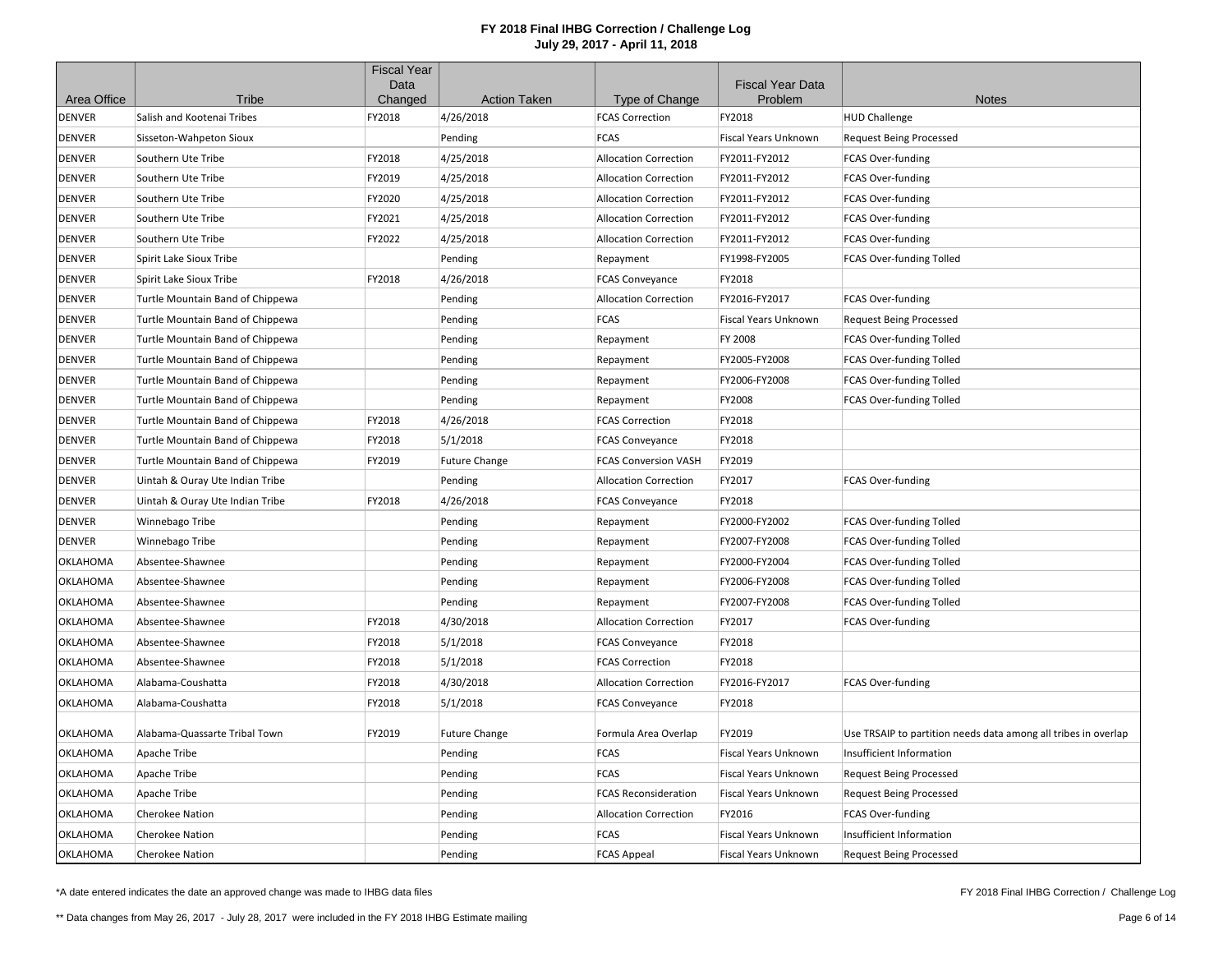|                 |                                     | <b>Fiscal Year</b><br>Data |                      |                              | <b>Fiscal Year Data</b>     |                                                                |
|-----------------|-------------------------------------|----------------------------|----------------------|------------------------------|-----------------------------|----------------------------------------------------------------|
| Area Office     | Tribe                               | Changed                    | <b>Action Taken</b>  | Type of Change               | Problem                     | <b>Notes</b>                                                   |
| OKLAHOMA        | Cheyenne-Arapaho Tribes             |                            | Pending              | <b>FCAS</b>                  | Fiscal Years Unknown        | Insufficient Information                                       |
| <b>OKLAHOMA</b> | Cheyenne-Arapaho Tribes             | FY2018                     | 5/1/2018             | <b>FCAS Conveyance</b>       | FY2018                      |                                                                |
| OKLAHOMA        | Cheyenne-Arapaho Tribes             | FY2018                     | 5/1/2018             | <b>FCAS Correction</b>       | FY2018                      |                                                                |
| OKLAHOMA        | Cheyenne-Arapaho Tribes             | FY2019                     | <b>Future Change</b> | <b>FCAS Correction</b>       | FY2019                      |                                                                |
| OKLAHOMA        | Chickasaw                           | FY2018                     | 5/1/2018             | <b>FCAS Conveyance</b>       | FY2018                      |                                                                |
| OKLAHOMA        | Chickasaw                           | FY2018                     | 5/1/2018             | <b>FCAS Correction</b>       | FY2018                      |                                                                |
| <b>OKLAHOMA</b> | Chickasaw                           | FY2018                     | 5/1/2018             | <b>FCAS Correction</b>       | FY2018                      | <b>HUD Challenge</b>                                           |
| <b>OKLAHOMA</b> | Chickasaw                           | FY2018                     | 5/3/2018             | <b>Allocation Correction</b> | FY2014-FY2017               | FCAS Over-funding                                              |
| OKLAHOMA        | Chitimacha Tribe                    | FY2018                     | 5/1/2018             | <b>FCAS Conveyance</b>       | FY2018                      |                                                                |
| OKLAHOMA        | Chitimacha Tribe                    | FY2018                     | 5/3/2018             | <b>Allocation Correction</b> | FY2015-FY2017               | FCAS Over-funding                                              |
| OKLAHOMA        | Choctaw Nation                      |                            | Pending              | <b>Allocation Correction</b> | FY2017                      | FCAS Over-funding                                              |
| OKLAHOMA        | <b>Choctaw Nation</b>               |                            | Pending              | <b>FCAS Appeal</b>           | <b>Fiscal Years Unknown</b> | <b>Request Being Processed</b>                                 |
| OKLAHOMA        | Choctaw Nation                      |                            | Pending              | Repayment                    | FY2001                      | FCAS Over-funding Tolled                                       |
| OKLAHOMA        | <b>Choctaw Nation</b>               |                            | Pending              | Repayment                    | FY2008                      | FCAS Over-funding Tolled                                       |
| <b>OKLAHOMA</b> | <b>Choctaw Nation</b>               | FY2018                     | 4/30/2018            | <b>Tribal Enrollment</b>     | FY2018                      |                                                                |
| OKLAHOMA        | <b>Choctaw Nation</b>               | FY2018                     | 5/1/2018             | <b>FCAS Conveyance</b>       | FY2018                      |                                                                |
| OKLAHOMA        | Choctaw Nation                      | FY2018                     | 5/1/2018             | <b>FCAS Correction</b>       | FY2018                      | <b>HUD Challenge</b>                                           |
| OKLAHOMA        | Choctaw Nation                      | FY2018                     | 5/3/2018             | <b>Allocation Correction</b> | FY2016-FY2017               | FCAS Over-funding                                              |
| <b>OKLAHOMA</b> | Comanche Tribe                      |                            | Pending              | <b>Allocation Correction</b> | FY2010-FY2015, FY2017       | Continued Eligibility Documented                               |
| <b>OKLAHOMA</b> | <b>Comanche Tribe</b>               |                            | Pending              | <b>Allocation Correction</b> | FY2016                      | FCAS Over-funding                                              |
| OKLAHOMA        | <b>Comanche Tribe</b>               |                            | Pending              | <b>FCAS</b>                  | <b>Fiscal Years Unknown</b> | <b>Request Being Processed</b>                                 |
| OKLAHOMA        | Comanche Tribe                      |                            | Pending              | <b>FCAS Reconsideration</b>  | Fiscal Years Unknown        | <b>Request Being Processed</b>                                 |
| OKLAHOMA        | Delaware Tribe of Indians (Eastern) |                            | No Change            | <b>FCAS Conversion</b>       | After 1997                  |                                                                |
| <b>OKLAHOMA</b> | Delaware Tribe of Indians (Eastern) |                            | Pending              | <b>FCAS</b>                  | FY2013-FY2017               | <b>HUD Challenge</b>                                           |
| OKLAHOMA        | Delaware Tribe of Indians (Eastern) | FY2018                     | 4/30/2018            | <b>Tribal Enrollment</b>     | FY2018                      |                                                                |
| OKLAHOMA        | Delaware Tribe of Indians (Eastern) | FY2018                     | 5/1/2018             | <b>FCAS Conveyance</b>       | FY2018                      |                                                                |
| OKLAHOMA        | Delaware Tribe of Indians (Eastern) | FY2018                     | 5/1/2018             | <b>FCAS Correction</b>       | FY2018                      |                                                                |
| <b>OKLAHOMA</b> | Delaware Tribe of Indians (Eastern) | FY2019                     | <b>Future Change</b> | <b>FCAS Conveyance</b>       | FY2019                      |                                                                |
| <b>OKLAHOMA</b> | Delaware Tribe of Indians (Eastern) | FY2019                     | <b>Future Change</b> | <b>FCAS Correction</b>       | FY2019                      |                                                                |
| <b>OKLAHOMA</b> | Fort Sill Apache Tribe              |                            | Pending              | <b>FCAS</b>                  | <b>Fiscal Years Unknown</b> | <b>Request Being Processed</b>                                 |
| OKLAHOMA        | Fort Sill Apache Tribe              | FY2018                     | 4/30/2018            | <b>Tribal Enrollment</b>     | FY2018                      |                                                                |
| OKLAHOMA        | Fort Sill Apache Tribe              | FY2018                     | 5/1/2018             | <b>FCAS Conveyance</b>       | FY2018                      |                                                                |
| OKLAHOMA        | Fort Sill Apache Tribe              | FY2018                     | 5/3/2018             | <b>Allocation Correction</b> | FY2017                      | Conveyance Date Submitted                                      |
| OKLAHOMA        | Kialegee Tribal Town                | FY2019                     | <b>Future Change</b> | Formula Area Overlap         | FY2019                      | Use TRSAIP to partition needs data among all tribes in overlap |
| <b>OKLAHOMA</b> | Kickapoo Tribe of Oklahoma          | FY2018                     | 5/4/2018             | <b>FCAS Correction</b>       | FY2018                      |                                                                |
| OKLAHOMA        | Modoc Tribe                         |                            | No Change            | <b>FCAS</b>                  | Fiscal Years Unknown        | Insufficient Information                                       |
| <b>OKLAHOMA</b> | Muscogee (Creek) Nation             |                            | Pending              | <b>FCAS</b>                  | Fiscal Years Unknown        | Insufficient Information                                       |

\*A date entered indicates the date an approved change was made to IHBG data files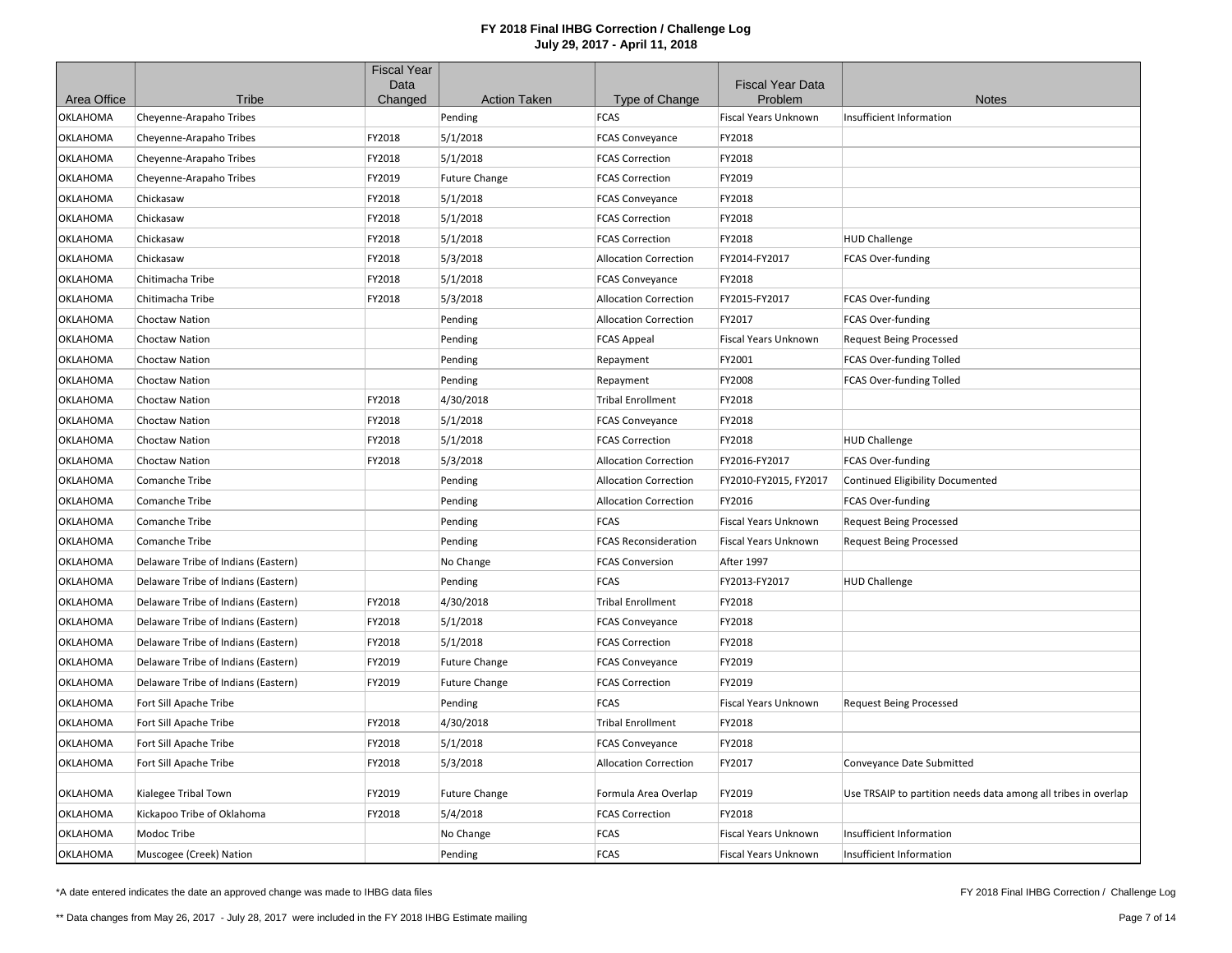|             |                          | <b>Fiscal Year</b><br>Data |                      |                              | <b>Fiscal Year Data</b> |                                                                |
|-------------|--------------------------|----------------------------|----------------------|------------------------------|-------------------------|----------------------------------------------------------------|
| Area Office | Tribe                    | Changed                    | <b>Action Taken</b>  | Type of Change               | Problem                 | <b>Notes</b>                                                   |
| OKLAHOMA    | Muscogee (Creek) Nation  | FY2018                     | 5/1/2018             | <b>FCAS Conveyance</b>       | FY2018                  |                                                                |
| OKLAHOMA    | Muscogee (Creek) Nation  | FY2018                     | 5/1/2018             | <b>FCAS Correction</b>       | FY2018                  |                                                                |
| OKLAHOMA    | Muscogee (Creek) Nation  | FY2018                     | 5/1/2018             | <b>FCAS Correction</b>       | FY2018                  | <b>HUD Challenge</b>                                           |
| OKLAHOMA    | Muscogee (Creek) Nation  | FY2018                     | 5/6/2018             | <b>Allocation Correction</b> | FY2016-FY2017           | FCAS Over-funding                                              |
| OKLAHOMA    | Muscogee (Creek) Nation  | FY2019                     | <b>Future Change</b> | Formula Area Overlap         | FY2019                  | Use TRSAIP to partition needs data among all tribes in overlap |
| OKLAHOMA    | Otoe-Missouria Tribe     | FY2018                     | 5/1/2018             | <b>FCAS Correction</b>       | FY2018                  |                                                                |
| OKLAHOMA    | Otoe-Missouria Tribe     | FY2018                     | 5/3/2018             | <b>Allocation Correction</b> | FY2015-FY2017           | FCAS Over-funding                                              |
| OKLAHOMA    | Pawnee Tribe             | FY2018                     | 4/30/2018            | <b>Tribal Enrollment</b>     | FY2018                  |                                                                |
| OKLAHOMA    | Peoria Tribe             |                            | Pending              | <b>FCAS</b>                  | Fiscal Years Unknown    | <b>Request Being Processed</b>                                 |
| OKLAHOMA    | Peoria Tribe             | FY2018                     | 5/1/2018             | <b>FCAS Conveyance</b>       | FY2018                  |                                                                |
| OKLAHOMA    | Peoria Tribe             | FY2018                     | 5/1/2018             | <b>FCAS Correction</b>       | FY2018                  | <b>HUD Challenge</b>                                           |
| OKLAHOMA    | Quapaw Tribe             | FY2018                     | 4/30/2018            | <b>Tribal Enrollment</b>     | FY2018                  |                                                                |
| OKLAHOMA    | Sac and Fox Nation       | FY2018                     | 5/1/2018             | <b>FCAS Conveyance</b>       | FY2018                  |                                                                |
| OKLAHOMA    | Sac and Fox Nation       | FY2018                     | 5/1/2018             | <b>FCAS Correction</b>       | FY2018                  |                                                                |
| OKLAHOMA    | Sac and Fox Nation       | FY2018                     | 5/1/2018             | <b>FCAS Correction</b>       | FY2018                  | <b>HUD Challenge</b>                                           |
| OKLAHOMA    | Sac and Fox Nation       | FY2018                     | 5/6/2018             | <b>Allocation Correction</b> | FY2016-FY2017           | FCAS Over-funding                                              |
| OKLAHOMA    | Sac and Fox Nation       | FY2019                     | <b>Future Change</b> | <b>FCAS Conveyance</b>       | FY2019                  |                                                                |
| OKLAHOMA    | Sac and Fox of Missouri  |                            | No Change            | <b>FCAS Conversion</b>       | After 1997              |                                                                |
| OKLAHOMA    | Sac and Fox of Missouri  |                            | Pending              | <b>FCAS</b>                  | Fiscal Years Unknown    | <b>HUD Challenge</b>                                           |
| OKLAHOMA    | Sac and Fox of Missouri  |                            | Pending              | <b>FCAS Appeal</b>           | Fiscal Years Unknown    | <b>Request Being Processed</b>                                 |
| OKLAHOMA    | Sac and Fox of Missouri  | FY2019                     | <b>Future Change</b> | <b>FCAS Conveyance</b>       | FY2019                  |                                                                |
| OKLAHOMA    | Seminole Nation          |                            | Pending              | Repayment                    | FY1999-FY2004           | Section 8 Over-funding Tolled                                  |
| OKLAHOMA    | Seminole Nation          |                            | Pending              | Repayment                    | FY2002, FY2008          | FCAS Over-funding Tolled                                       |
| OKLAHOMA    | Seminole Nation          |                            | Pending              | Repayment                    | FY2006-FY2008           | FCAS Over-funding Tolled                                       |
| OKLAHOMA    | Seminole Nation          |                            | Pending              | Repayment                    | FY2008                  | FCAS Over-funding Tolled                                       |
| OKLAHOMA    | Thlopthlocco Tribal Town | FY2019                     | <b>Future Change</b> | Formula Area Overlap         | FY2019                  | Use TRSAIP to partition needs data among all tribes in overlap |
| OKLAHOMA    | Wichita Tribe            |                            | Pending              | <b>Allocation Correction</b> | FY2016-FY2017           | <b>FCAS Over-funding</b>                                       |
| OKLAHOMA    | Wichita Tribe            |                            | Pending              | <b>FCAS Appeal</b>           | Fiscal Years Unknown    | <b>Request Being Processed</b>                                 |
| OKLAHOMA    | Wichita Tribe            | FY2018                     | 5/1/2018             | <b>FCAS Conveyance</b>       | FY2018                  |                                                                |
| OKLAHOMA    | Wichita Tribe            | FY2018                     | 5/1/2018             | <b>FCAS Correction</b>       | FY2018                  |                                                                |
| OKLAHOMA    | Wichita Tribe            | FY2018                     | 5/3/2018             | <b>Allocation Correction</b> | FY2017                  | FCAS Over-funding                                              |
| OKLAHOMA    | Wichita Tribe            | FY2019                     | <b>Future Change</b> | <b>FCAS Conveyance</b>       | FY2019                  |                                                                |
| PHOENIX     | Acoma Pueblo             |                            | Pending              | Repayment                    | FY2002-FY2008           | FCAS Over-funding Tolled                                       |
| PHOENIX     | Acoma Pueblo             |                            | Pending              | Repayment                    | FY2004-FY2006           | FCAS Over-funding Tolled                                       |
| PHOENIX     | Acoma Pueblo             |                            | Pending              | Repayment                    | FY2006-FY2008           | FCAS Over-funding Tolled                                       |
| PHOENIX     | Acoma Pueblo             |                            | Pending              | Repayment                    | FY2008                  | FCAS Over-funding Tolled                                       |
| PHOENIX     | Berry Creek Rancheria    | FY2018                     | 5/1/2018             | <b>FCAS Conveyance</b>       | FY2018                  |                                                                |

\*A date entered indicates the date an approved change was made to IHBG data files

FY 2018 Final IHBG Correction / Challenge Log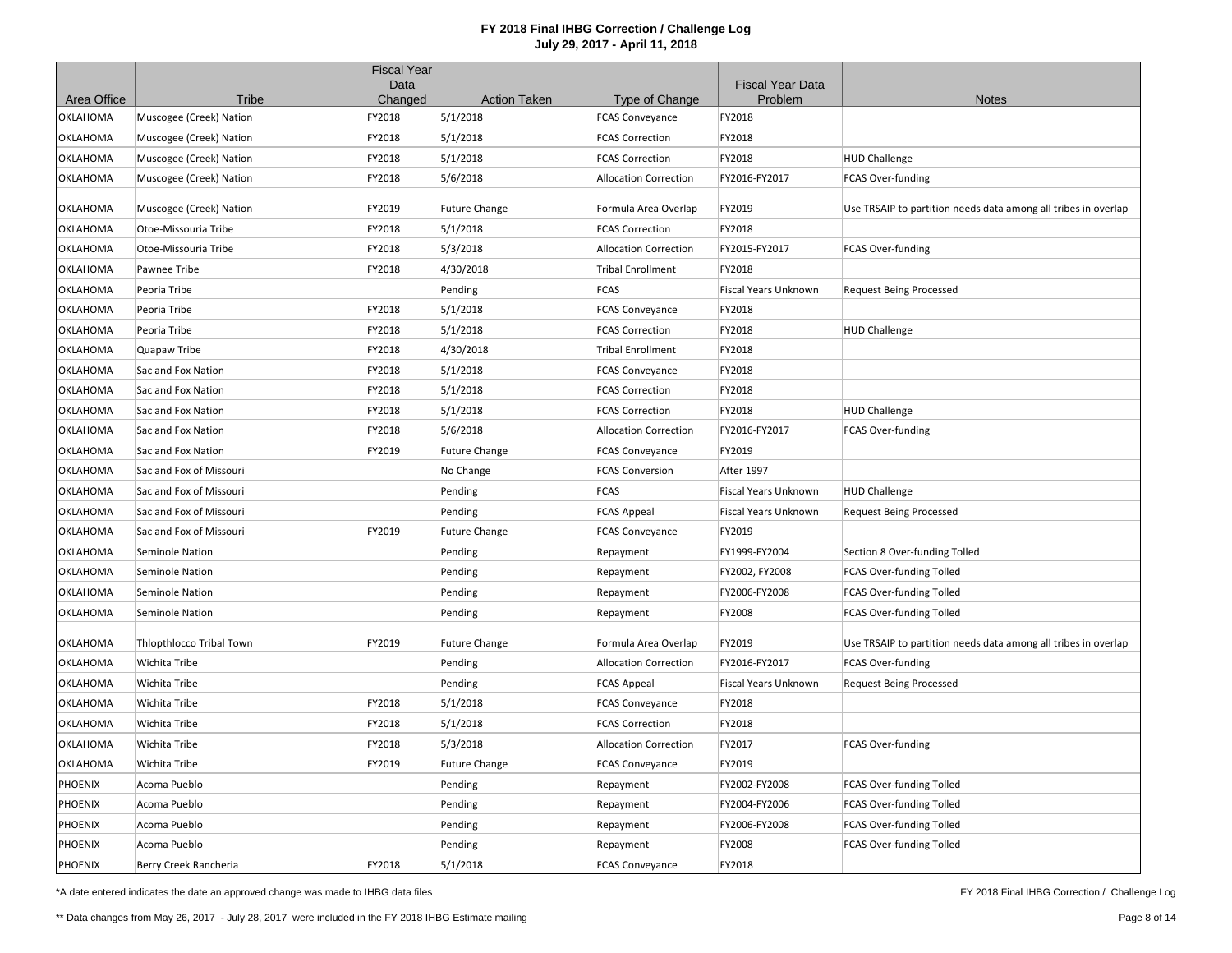|             |                              | <b>Fiscal Year</b> |                      |                                        |                                    |                                                                   |
|-------------|------------------------------|--------------------|----------------------|----------------------------------------|------------------------------------|-------------------------------------------------------------------|
| Area Office | Tribe                        | Data<br>Changed    | <b>Action Taken</b>  | Type of Change                         | <b>Fiscal Year Data</b><br>Problem | <b>Notes</b>                                                      |
| PHOENIX     | Berry Creek Rancheria        | FY2018             | 5/1/2018             | <b>FCAS Correction</b>                 | FY2018                             |                                                                   |
| PHOENIX     | Berry Creek Rancheria        | FY2018             | 5/3/2018             | <b>Allocation Correction</b>           | FY2017                             | FCAS Over-funding                                                 |
| PHOENIX     | <b>Big Pine Band</b>         |                    | Pending              | Repayment                              | FY2000-FY2007                      | FCAS Over-funding Tolled                                          |
| PHOENIX     | <b>Big Pine Band</b>         |                    | Pending              | Repayment                              | FY2002-FY2003                      | FCAS Over-funding Tolled                                          |
| PHOENIX     | Cahuilla Band                |                    | Pending              | <b>Allocation Correction</b>           | FY2017                             |                                                                   |
| PHOENIX     | Cahuilla Band                | FY2018             | 5/1/2018             | <b>FCAS Conveyance</b>                 | FY2018                             |                                                                   |
| PHOENIX     | Cahuilla Band                | FY2019             | <b>Future Change</b> | <b>FCAS Conveyance</b>                 | FY2019                             |                                                                   |
| PHOENIX     | Chico Rancheria              | FY2019             | <b>Future Change</b> | <b>Tribal Enrollment</b>               | FY2019                             |                                                                   |
| PHOENIX     | Colorado River Indian Tribes | FY2018             | 4/30/2018            | <b>Tribal Enrollment</b>               | FY2018                             |                                                                   |
| PHOENIX     | Colorado River Indian Tribes | FY2018             | 5/1/2018             | <b>FCAS Conveyance</b>                 | FY2018                             |                                                                   |
| PHOENIX     | Colorado River Indian Tribes | FY2018             | 5/1/2018             | <b>FCAS Correction</b>                 | FY2018                             | <b>HUD Challenge</b>                                              |
| PHOENIX     | Dry Creek Rancheria          |                    | Pending              | <b>Tribal Enrollment</b>               | Fiscal Years Unknown               | <b>Request Being Processed</b>                                    |
| PHOENIX     | Ely Shoshone                 | FY2018             | 4/30/2018            | <b>Allocation Correction</b>           | FY2009-FY2016                      | Data Entry Error                                                  |
| PHOENIX     | Ely Shoshone                 | FY2018             | 5/1/2018             | <b>FCAS Conveyance</b>                 | FY2018                             |                                                                   |
| PHOENIX     | Fallon Paiute-Shoshone       |                    | Pending              | <b>FCAS</b>                            | Fiscal Years Unknown               | <b>Request Being Processed</b>                                    |
| PHOENIX     | Fallon Paiute-Shoshone       |                    | Pending              | <b>Tribal Enrollment</b>               | Fiscal Years Unknown               | <b>Request Being Processed</b>                                    |
|             |                              |                    |                      | Formula Area Overlap                   |                                    | Use tribal enrollment to partition needs data among all tribes in |
| PHOENIX     | Fort Bidwell                 | FY2018             | 5/3/2018             | Appeal                                 | FY2018                             | overlap                                                           |
| PHOENIX     | Fort Bidwell                 | FY2019             | <b>Future Change</b> | Formula Area Overlap                   | FY2019                             | Use TRSAIP to partition needs data among all tribes in overlap    |
| PHOENIX     | Hoopa Valley                 |                    | Pending              | <b>Allocation Correction</b>           | FY2016-FY2017                      | FCAS Over-funding                                                 |
| PHOENIX     | Hoopa Valley                 | FY2018             | 4/30/2018            | <b>Tribal Enrollment</b>               | FY2018                             |                                                                   |
| PHOENIX     | Hoopa Valley                 | FY2018             | 5/1/2018             | <b>FCAS Conveyance</b>                 | FY2018                             |                                                                   |
| PHOENIX     | Hoopa Valley                 | FY2018             | 5/1/2018             | <b>FCAS Correction</b>                 | FY2018                             | <b>HUD Challenge</b>                                              |
| PHOENIX     | Hoopa Valley                 | FY2019             | <b>Future Change</b> | <b>FCAS Conveyance</b>                 | FY2019                             |                                                                   |
| PHOENIX     | Hopi                         |                    | Pending              | <b>Allocation Correction</b>           | FY2016-FY2017                      | FCAS Over-funding                                                 |
| PHOENIX     | Hopi                         |                    | Pending              | <b>Allocation Correction</b><br>Appeal | FY2012-FY2015                      | FCAS Over-funding                                                 |
| PHOENIX     | Hopi                         |                    | Pending              | <b>FCAS Reconsideration</b>            | Fiscal Years Unknown               | <b>Request Being Processed</b>                                    |
| PHOENIX     | Hopi                         | FY2018             | 5/1/2018             | <b>FCAS Conveyance</b>                 | FY2018                             |                                                                   |
| PHOENIX     | Hopi                         | FY2018             | 5/1/2018             | <b>FCAS Correction</b>                 | FY2018                             | <b>HUD Challenge</b>                                              |
| PHOENIX     | Hualapai                     |                    | Pending              | <b>FCAS</b>                            | Fiscal Years Unknown               | <b>Request Being Processed</b>                                    |
| PHOENIX     | Isleta Pueblo                |                    | No Change            | FCAS                                   | FY2018                             |                                                                   |
| PHOENIX     | Isleta Pueblo                |                    | Pending              | Repayment                              | FY1998-FY2002                      | FCAS Over-funding Tolled                                          |
| PHOENIX     | Karuk                        | FY2018             | 4/30/2018            | <b>Tribal Enrollment</b>               | FY2018                             |                                                                   |
| PHOENIX     | Karuk                        | FY2018             | 5/1/2018             | <b>FCAS Conveyance</b>                 | FY2018                             |                                                                   |
|             |                              |                    |                      | Formula Area Overlap                   |                                    | Use tribal enrollment to partition needs data among all tribes in |
| PHOENIX     | Karuk                        | FY2018             | 5/3/2018             | Appeal                                 | FY2018                             | overlap                                                           |
| PHOENIX     | Karuk                        | FY2019             | <b>Future Change</b> | Formula Area Overlap                   | FY2019                             | Use TRSAIP to partition needs data among all tribes in overlap    |

\*A date entered indicates the date an approved change was made to IHBG data files

FY 2018 Final IHBG Correction / Challenge Log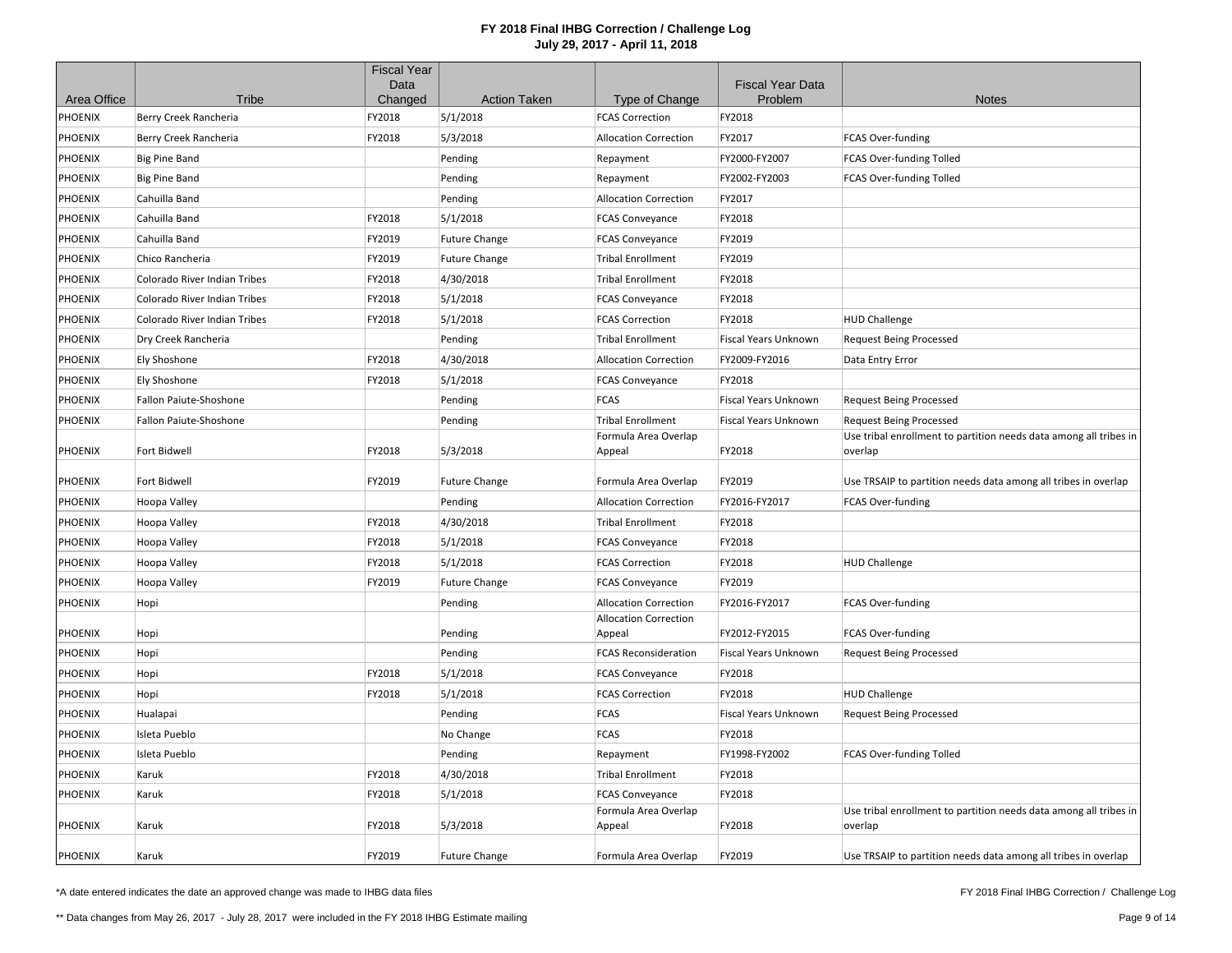|                |                                  | <b>Fiscal Year</b> |                      |                                |                                    |                                                                              |
|----------------|----------------------------------|--------------------|----------------------|--------------------------------|------------------------------------|------------------------------------------------------------------------------|
| Area Office    | Tribe                            | Data<br>Changed    | <b>Action Taken</b>  | Type of Change                 | <b>Fiscal Year Data</b><br>Problem | <b>Notes</b>                                                                 |
| PHOENIX        | La Jolla Band                    |                    | No Change            | <b>FCAS Conversion</b>         | After 1997                         |                                                                              |
| PHOENIX        | Lone Pine Paiute-Shoshone        |                    | Pending              | Formula Area                   | FY2013-FY2018                      | <b>HUD Challenge</b>                                                         |
| PHOENIX        | Mooretown Rancheria              | FY2018             | 4/30/2018            | <b>Allocation Correction</b>   | FY2017                             | FCAS Over-funding                                                            |
| PHOENIX        | Mooretown Rancheria              | FY2018             | 5/1/2018             | <b>FCAS Conveyance</b>         | FY2018                             |                                                                              |
| PHOENIX        | Morongo Band of Cahuilla         | FY2018             | 5/1/2018             | <b>FCAS Conveyance</b>         | FY2018                             |                                                                              |
| PHOENIX        | Nambe Pueblo                     |                    | Pending              | Repayment                      | FY2006-FY2008                      | FCAS Over-funding Tolled                                                     |
| <b>PHOENIX</b> | Navajo Nation                    |                    | Pending              | <b>Allocation Correction</b>   | FY2005-FY2008                      | Data Entry Error                                                             |
| <b>PHOENIX</b> | Navajo Nation                    |                    | Pending              | <b>Allocation Correction</b>   | FY2006-FY2008                      | Data Entry Error                                                             |
| PHOENIX        |                                  |                    |                      | <b>Allocation Correction</b>   | FY2011-FY2015                      |                                                                              |
|                | Navajo Nation                    |                    | Pending              | <b>Allocation Correction</b>   |                                    | FCAS Over-funding/Continued Eligibility Documented                           |
| PHOENIX        | Navajo Nation                    |                    | Pending              |                                | FY2012-FY2017                      | FCAS Over-funding                                                            |
| PHOENIX        | Navajo Nation                    |                    | Pending              | <b>Allocation Correction</b>   | FY2016                             | FCAS Over-funding                                                            |
| PHOENIX        | Navajo Nation                    |                    | Pending              | Backfunding                    | FY1998-FY1999                      | Revised Formula Regulations Preamble                                         |
| <b>PHOENIX</b> | Navajo Nation                    |                    | Pending              | <b>FCAS</b>                    | Fiscal Years Unknown               | Insufficient Information                                                     |
| PHOENIX        | Navajo Nation                    |                    | Pending              | <b>FCAS</b>                    | Fiscal Years Unknown               | <b>Request Being Processed</b>                                               |
| PHOENIX        | Navajo Nation                    |                    | Pending              | <b>FCAS Reconsideration</b>    | Fiscal Years Unknown               | <b>Request Being Processed</b>                                               |
| <b>PHOENIX</b> | Navajo Nation                    |                    | Pending              | Repayment                      | FY1999-FY2008                      | FCAS Over-funding Tolled                                                     |
| <b>PHOENIX</b> | Navajo Nation                    |                    | Pending              | Repayment                      | FY2001-FY2008                      | FCAS Over-funding Tolled                                                     |
| PHOENIX        | Navajo Nation                    |                    | Pending              | Repayment                      | FY2002-FY2008                      | FCAS Over-funding Tolled                                                     |
| PHOENIX        | Navajo Nation                    |                    | Pending              | Repayment                      | FY2003-FY2008                      | FCAS Over-funding Tolled                                                     |
| PHOENIX        | Navajo Nation                    |                    | Pending              | Repayment                      | FY2004-FY2008                      | FCAS Over-funding Tolled                                                     |
| <b>PHOENIX</b> | Navajo Nation                    |                    | Pending              | Repayment                      | FY2007                             | FCAS Over-funding Tolled                                                     |
| PHOENIX        | Navajo Nation                    |                    | Pending              | Repayment                      | FY2008                             | FCAS Over-funding Tolled                                                     |
| <b>PHOENIX</b> | Navajo Nation                    | FY2018             | 5/1/2018             | <b>FCAS Conversion</b>         | FY2018                             |                                                                              |
| PHOENIX        | Navajo Nation                    | FY2018             | 5/1/2018             | <b>FCAS Conveyance</b>         | FY2018                             |                                                                              |
| PHOENIX        | Navajo Nation                    | FY2018             | 5/1/2018             | <b>FCAS Correction</b>         | FY2018                             | <b>HUD Challenge</b>                                                         |
| <b>PHOENIX</b> | Picayune Rancheria               | FY2018             | 4/30/2018            | <b>Allocation Correction</b>   | FY2015-FY2016                      | FCAS Over-funding                                                            |
| <b>PHOENIX</b> | Picayune Rancheria               | FY2018             | 4/30/2018            | <b>Allocation Correction</b>   | FY2015-FY2016                      | <b>Tribal Enrollment Over-funding</b>                                        |
| <b>PHOENIX</b> | Picayune Rancheria               | FY2018             | 4/30/2018            | <b>Tribal Enrollment</b>       | FY2018                             |                                                                              |
| PHOENIX        | Picayune Rancheria               | FY2018             | 5/1/2018             | <b>FCAS DOFA</b>               | FY2018                             |                                                                              |
| PHOENIX        | <b>Pit River Tribe</b>           | FY2018             | 4/30/2018            | <b>Tribal Enrollment</b>       | FY2018                             |                                                                              |
| PHOENIX        | Pyramid Lake Paiute              | FY2018             | 5/1/2018             | <b>FCAS Conveyance</b>         | FY2018                             |                                                                              |
| <b>PHOENIX</b> | <b>Quartz Valley Reservation</b> | FY2018             | 5/3/2018             | Formula Area Overlap<br>Appeal | FY2018                             | Use tribal enrollment to partition needs data among all tribes in<br>overlap |
| PHOENIX        | Quartz Valley Reservation        | FY2019             | <b>Future Change</b> | Formula Area Overlap           | FY2019                             | Use TRSAIP to partition needs data among all tribes in overlap               |
| PHOENIX        | Reno-Sparks Colony               | FY2018             | 5/1/2018             | <b>FCAS Conveyance</b>         | FY2018                             |                                                                              |
| PHOENIX        | Salt River Pima-Maricopa         |                    | Pending              | <b>Allocation Correction</b>   | FY2001-FY2009                      | <b>Continued Eligibility Documented</b>                                      |
| <b>PHOENIX</b> | Salt River Pima-Maricopa         |                    | Pending              | <b>Allocation Correction</b>   | FY2010-FY2013                      | FCAS Over-funding                                                            |

\*A date entered indicates the date an approved change was made to IHBG data files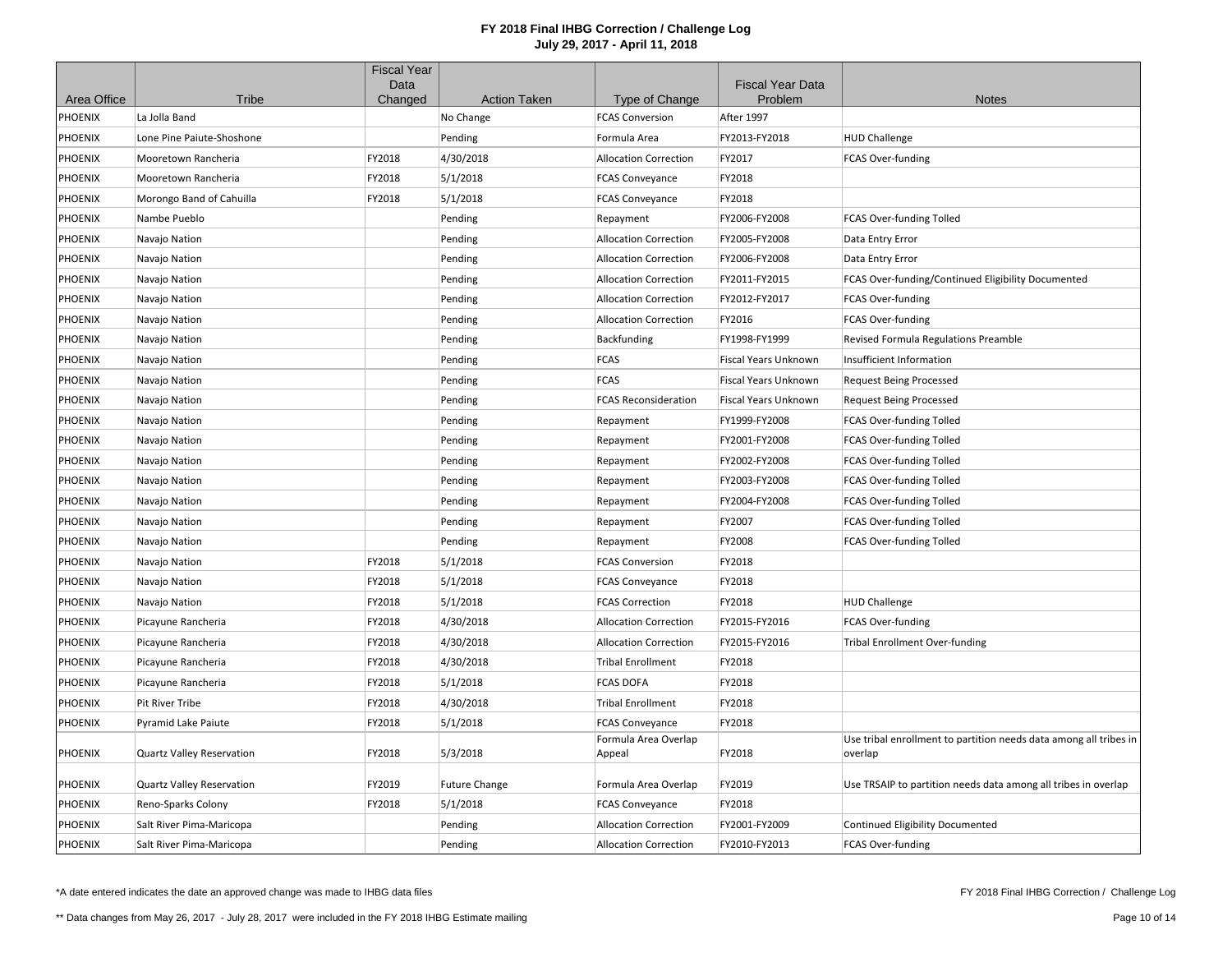|                |                                     | <b>Fiscal Year</b> |                      |                                                |                             |                                                                              |
|----------------|-------------------------------------|--------------------|----------------------|------------------------------------------------|-----------------------------|------------------------------------------------------------------------------|
|                |                                     | Data               |                      |                                                | <b>Fiscal Year Data</b>     |                                                                              |
| Area Office    | Tribe                               | Changed            | <b>Action Taken</b>  | Type of Change<br><b>Allocation Correction</b> | Problem                     | <b>Notes</b>                                                                 |
| PHOENIX        | Salt River Pima-Maricopa            |                    | Pending              | Appeal                                         | FY2003-FY2015               | FCAS Over-funding                                                            |
| PHOENIX        | Salt River Pima-Maricopa            |                    | Pending              | <b>FCAS</b>                                    | Fiscal Years Unknown        | <b>FCAS Update</b>                                                           |
| PHOENIX        | Salt River Pima-Maricopa            |                    | Pending              | <b>FCAS Correction</b>                         | FY2007-FY2016               |                                                                              |
| PHOENIX        | Salt River Pima-Maricopa            |                    | Pending              | <b>FCAS Reconsideration</b>                    | <b>Fiscal Years Unknown</b> | <b>Request Being Processed</b>                                               |
| PHOENIX        | Salt River Pima-Maricopa            | FY2018             | 4/30/2018            | <b>Tribal Enrollment</b>                       | FY2018                      |                                                                              |
| PHOENIX        | San Carlos Apache                   |                    | Pending              | <b>Allocation Correction</b>                   | FY2016-FY2017               | FCAS Over-funding                                                            |
| PHOENIX        | San Carlos Apache                   | FY2018             | 5/2/2018             | <b>FCAS Conveyance</b>                         | FY2018                      |                                                                              |
| PHOENIX        | San Carlos Apache                   | FY2019             | <b>Future Change</b> | <b>FCAS Conveyance</b>                         | FY2019                      |                                                                              |
| PHOENIX        | San Pasqual Band                    | FY2018             | 4/30/2018            | <b>Allocation Correction</b>                   | FY2017                      | FCAS Over-funding                                                            |
| PHOENIX        | San Pasqual Band                    | FY2018             | 5/2/2018             | <b>FCAS Conveyance</b>                         | FY2018                      |                                                                              |
| PHOENIX        | Santa Rosa Rancheria                |                    | Pending              | <b>Allocation Correction</b>                   | FY2016-FY2017               |                                                                              |
| PHOENIX        | Smith River Rancheria               | FY2018             | 5/3/2018             | Formula Area Overlap<br>Appeal                 | FY2018                      | Use tribal enrollment to partition needs data among all tribes in<br>overlap |
| PHOENIX        | Smith River Rancheria               | FY2019             | <b>Future Change</b> | Formula Area Overlap                           | FY2019                      | Use TRSAIP to partition needs data among all tribes in overlap               |
| PHOENIX        | Soboba Band                         | FY2018             | 5/2/2018             | <b>FCAS Correction</b>                         | FY2018                      |                                                                              |
| PHOENIX        | Te-Moak                             |                    | Pending              | <b>FCAS</b>                                    | Fiscal Years Unknown        | <b>Request Being Processed</b>                                               |
| PHOENIX        | Te-Moak                             |                    | Pending              | Repayment                                      | FY2002-FY2005               | FCAS Over-funding Tolled                                                     |
| PHOENIX        | Te-Moak                             |                    | Pending              | Repayment                                      | FY2006-FY2008               | FCAS Over-funding Tolled                                                     |
| PHOENIX        | Te-Moak                             |                    | Pending              | Repayment                                      | FY2007-FY2008               | FCAS Over-funding Tolled                                                     |
| PHOENIX        | Tohono O'Odham Nation               |                    | Pending              | <b>Allocation Correction</b>                   | FY2011, FY2014-FY2015       | FCAS Over-funding/Continued Eligibility Documented                           |
| PHOENIX        | Tohono O'Odham Nation               |                    | Pending              | <b>Census Challenge</b>                        | Fiscal Years Unknown        | <b>Request Being Processed</b>                                               |
| PHOENIX        | Tohono O'Odham Nation               |                    | Pending              | <b>FCAS</b>                                    | <b>Fiscal Years Unknown</b> | <b>Request Being Processed</b>                                               |
| PHOENIX        | Tohono O'Odham Nation               |                    | Pending              | <b>FCAS Reconsideration</b>                    | Fiscal Years Unknown        | <b>Request Being Processed</b>                                               |
| PHOENIX        | <b>Trinidad Rancheria</b>           | FY2018             | 4/30/2018            | <b>Tribal Enrollment</b>                       | FY2018                      |                                                                              |
| PHOENIX        | Upper Lake Rancheria                | FY2018             | 4/30/2018            | <b>Tribal Enrollment</b>                       | FY2018                      |                                                                              |
| PHOENIX        | Walker River Paiute Tribe           |                    | Not Approved         | <b>FCAS Reconsideration</b>                    | FY2006-FY2015               |                                                                              |
| PHOENIX        | Walker River Paiute Tribe           |                    | Pending              | <b>Allocation Correction</b>                   | FY2009-FY2015               | FCAS Over-funding                                                            |
| PHOENIX        | Walker River Paiute Tribe           |                    | Pending              | Repayment                                      | FY2006-FY2008               | FCAS Over-funding Tolled                                                     |
| PHOENIX        | Walker River Paiute Tribe           |                    | Pending              | Repayment                                      | FY2008                      | FCAS Over-funding Tolled                                                     |
| PHOENIX        | White Mountain Apache (Fort Apache) |                    | Pending              | <b>FCAS</b>                                    | Fiscal Years Unknown        | <b>Request Being Processed</b>                                               |
| PHOENIX        | Yavapai-Apache (Camp Verde)         |                    | Pending              | <b>FCAS</b>                                    | Fiscal Years Unknown        | Insufficient Information                                                     |
| <b>PHOENIX</b> | Yavapai-Apache (Camp Verde)         |                    | Pending              | <b>FCAS</b>                                    | FY2015-FY2018               | <b>HUD Challenge</b>                                                         |
| PHOENIX        | Yavapai-Apache (Camp Verde)         | FY2018             | 4/30/2018            | <b>Allocation Correction</b>                   | FY2015-FY2016               | Data Entry Error                                                             |
| PHOENIX        | Yavapai-Apache (Camp Verde)         | FY2018             | 5/2/2018             | <b>FCAS Correction</b>                         | FY2018                      |                                                                              |
| PHOENIX        | Ysleta Del Sur                      | FY2018             | 4/30/2018            | <b>Allocation Correction</b>                   | FY2016-FY2017               | FCAS Over-funding                                                            |
| PHOENIX        | Ysleta Del Sur                      | FY2018             | 4/30/2018            | <b>Tribal Enrollment</b>                       | FY2018                      |                                                                              |
| <b>PHOENIX</b> | Ysleta Del Sur                      | FY2018             | 5/2/2018             | <b>FCAS Conveyance</b>                         | FY2018                      |                                                                              |

\*A date entered indicates the date an approved change was made to IHBG data files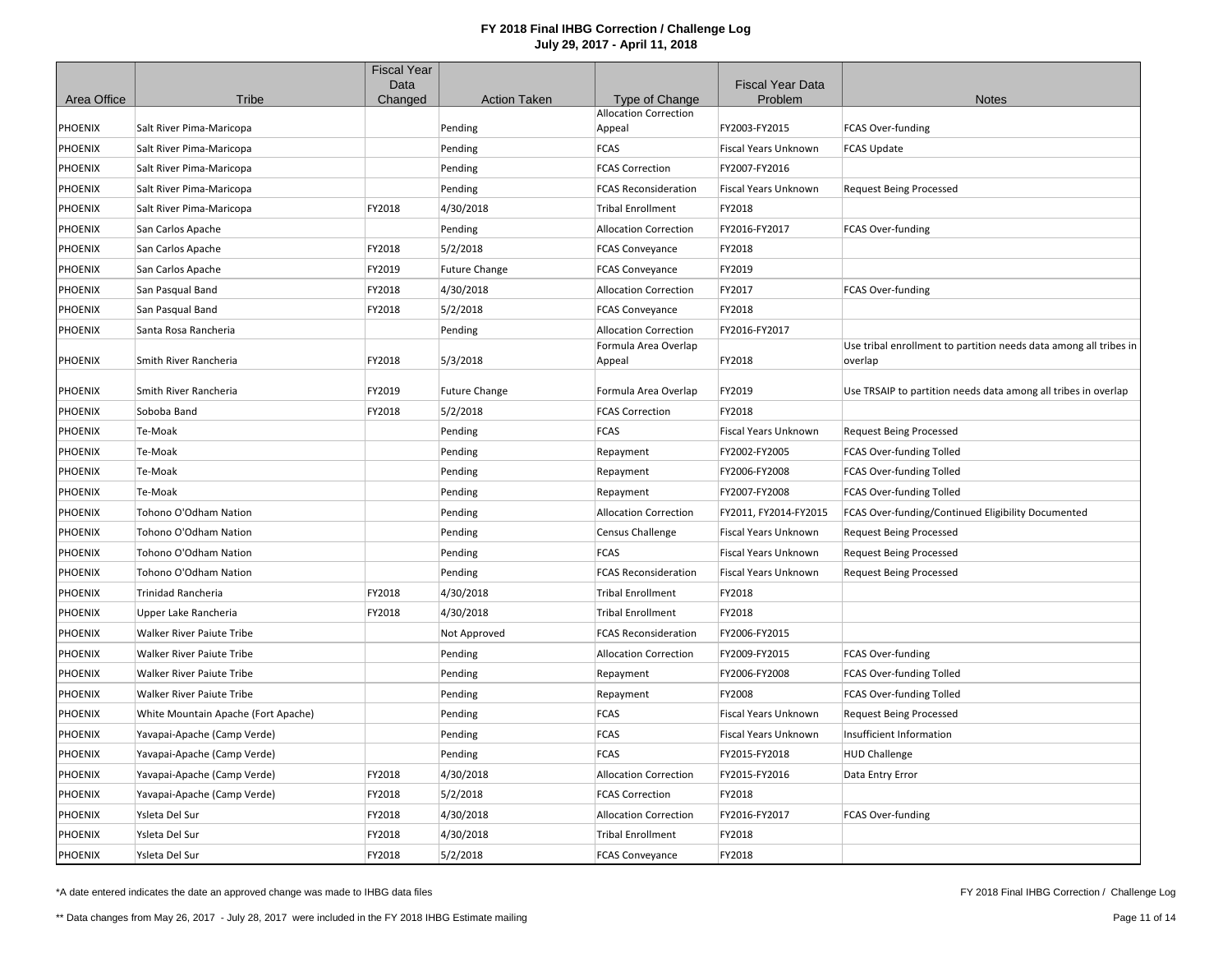|                |                                     | <b>Fiscal Year</b><br>Data |                      |                                                 | <b>Fiscal Year Data</b>     |                                                                              |
|----------------|-------------------------------------|----------------------------|----------------------|-------------------------------------------------|-----------------------------|------------------------------------------------------------------------------|
| Area Office    | Tribe                               | Changed                    | <b>Action Taken</b>  | Type of Change                                  | Problem                     | <b>Notes</b>                                                                 |
| PHOENIX        | <b>Yurok Tribe</b>                  |                            | Pending              | <b>Tribal Enrollment</b>                        | FY2019                      | <b>Request Being Processed</b>                                               |
| PHOENIX        | Yurok Tribe                         | FY2018                     | 5/3/2018             | Formula Area Overlap<br>Appeal                  | FY2018                      | Use tribal enrollment to partition needs data among all tribes in<br>overlap |
| PHOENIX        | Yurok Tribe                         | FY2019                     | <b>Future Change</b> | Formula Area Overlap                            | FY2019                      | Use TRSAIP to partition needs data among all tribes in overlap               |
| PHOENIX        | Zia Pueblo                          | FY2018                     | 4/30/2018            | <b>Allocation Correction</b>                    | FY2016-FY2017               | <b>FCAS Over-funding</b>                                                     |
| PHOENIX        | Zia Pueblo                          | FY2018                     | 4/30/2018            | <b>Tribal Enrollment</b>                        | FY2018                      |                                                                              |
| PHOENIX        | Zia Pueblo                          | FY2018                     | 5/2/2018             | <b>FCAS Conveyance</b>                          | FY2018                      |                                                                              |
| PHOENIX        | Zuni Tribe                          |                            | Pending              | Repayment                                       | FY 2001-FY2009              | FCAS Over-funding Tolled                                                     |
| PHOENIX        | Zuni Tribe                          |                            | Pending              | Repayment                                       | FY1998-FY2006               | FCAS Over-funding Tolled                                                     |
| PHOENIX        | Zuni Tribe                          |                            | Pending              | Repayment                                       | FY2001-FY2008               | FCAS Over-funding Tolled                                                     |
| PHOENIX        | Zuni Tribe                          |                            | Pending              | Repayment                                       | FY2001-FY2009               | FCAS Over-funding Tolled                                                     |
| PHOENIX        | Zuni Tribe                          |                            | Pending              | Repayment                                       | FY2004-FY2008               | FCAS Over-funding Tolled                                                     |
| PHOENIX        | Zuni Tribe                          |                            | Pending              | Repayment                                       | FY2006-FY2008               | FCAS Over-funding Tolled                                                     |
| PHOENIX        | Zuni Tribe                          |                            | Pending              | Repayment                                       | FY2007- FY2009              | FCAS Over-funding Tolled                                                     |
| PHOENIX        | Zuni Tribe                          |                            | Pending              | Repayment                                       | FY2007-FY2008               | FCAS Over-funding Tolled                                                     |
| PHOENIX        | Zuni Tribe                          |                            | Pending              | Repayment                                       | FY2007-FY2009               | FCAS Over-funding Tolled                                                     |
| PHOENIX        | Zuni Tribe                          |                            | Pending              | Repayment                                       | FY2008-FY2009               | FCAS Over-funding Tolled                                                     |
| PHOENIX        | Zuni Tribe                          |                            | Pending              | Repayment                                       | FY2009                      | FCAS Over-funding Tolled                                                     |
| PHOENIX        | Zuni Tribe                          | FY2019                     | <b>Future Change</b> | <b>FCAS Conversion VASH</b>                     | FY2019                      |                                                                              |
| SEATTLE        | Coeur D'Alene Tribe                 | FY2018                     | 5/2/2018             | <b>FCAS Conveyance</b>                          | FY2018                      |                                                                              |
| SEATTLE        | Coeur D'Alene Tribe                 | FY2019                     | <b>Future Change</b> | <b>FCAS Conveyance</b>                          | FY2019                      |                                                                              |
| SEATTLE        | <b>Colville Confederated Tribes</b> |                            | Pending              | <b>FCAS</b>                                     | <b>Fiscal Years Unknown</b> | Insufficient Information                                                     |
| SEATTLE        | <b>Colville Confederated Tribes</b> | FY2018                     | 4/30/2018            | <b>Allocation Correction</b>                    | FY2013-FY2016               | <b>FCAS Over-funding</b>                                                     |
| SEATTLE        | <b>Colville Confederated Tribes</b> | FY2018                     | 4/30/2018            | <b>Allocation Correction</b><br>Reconsideration | FY2016-FY2017               | Continued Eligibility Documented                                             |
| SEATTLE        | <b>Colville Confederated Tribes</b> | FY2018                     | 5/1/2018             | <b>Allocation Correction</b>                    | FY2014-FY2016               | FCAS Over-funding                                                            |
| SEATTLE        | <b>Colville Confederated Tribes</b> | FY2018                     | 5/2/2018             | <b>FCAS Conveyance</b>                          | FY2018                      |                                                                              |
| SEATTLE        | <b>Colville Confederated Tribes</b> | FY2018                     | 5/2/2018             | <b>FCAS Correction</b>                          | FY2018                      |                                                                              |
| SEATTLE        | <b>Colville Confederated Tribes</b> | FY2018                     | 5/2/2018             | <b>FCAS Correction</b>                          | FY2018                      | <b>HUD Challenge</b>                                                         |
| SEATTLE        | Coos Bay Confederated Tribes        | FY2018                     | 4/30/2018            | <b>Tribal Enrollment</b>                        | FY2018                      |                                                                              |
| SEATTLE        | Coos Bay Confederated Tribes        | FY2018                     | 5/3/2018             | Formula Area Overlap<br>Appeal                  | FY2018                      | Use tribal enrollment to partition needs data among all tribes in<br>overlap |
| SEATTLE        | Coos Bay Confederated Tribes        | FY2019                     | <b>Future Change</b> | Formula Area Overlap                            | FY2019                      | Use TRSAIP to partition needs data among all tribes in overlap               |
| SEATTLE        | Coquille Indian Tribe               | FY2018                     | 4/30/2018            | <b>Tribal Enrollment</b>                        | FY2018                      |                                                                              |
| SEATTLE        | Coquille Indian Tribe               | FY2018                     | 5/2/2018             | <b>FCAS Conveyance</b>                          | FY2018                      |                                                                              |
| SEATTLE        | Coquille Indian Tribe               | FY2018                     | 5/3/2018             | Formula Area Overlap<br>Appeal                  | FY2018                      | Use tribal enrollment to partition needs data among all tribes in<br>overlap |
| <b>SEATTLE</b> | Coquille Indian Tribe               | FY2019                     | <b>Future Change</b> | Formula Area Overlap                            | FY2019                      | Use TRSAIP to partition needs data among all tribes in overlap               |

\*A date entered indicates the date an approved change was made to IHBG data files

FY 2018 Final IHBG Correction / Challenge Log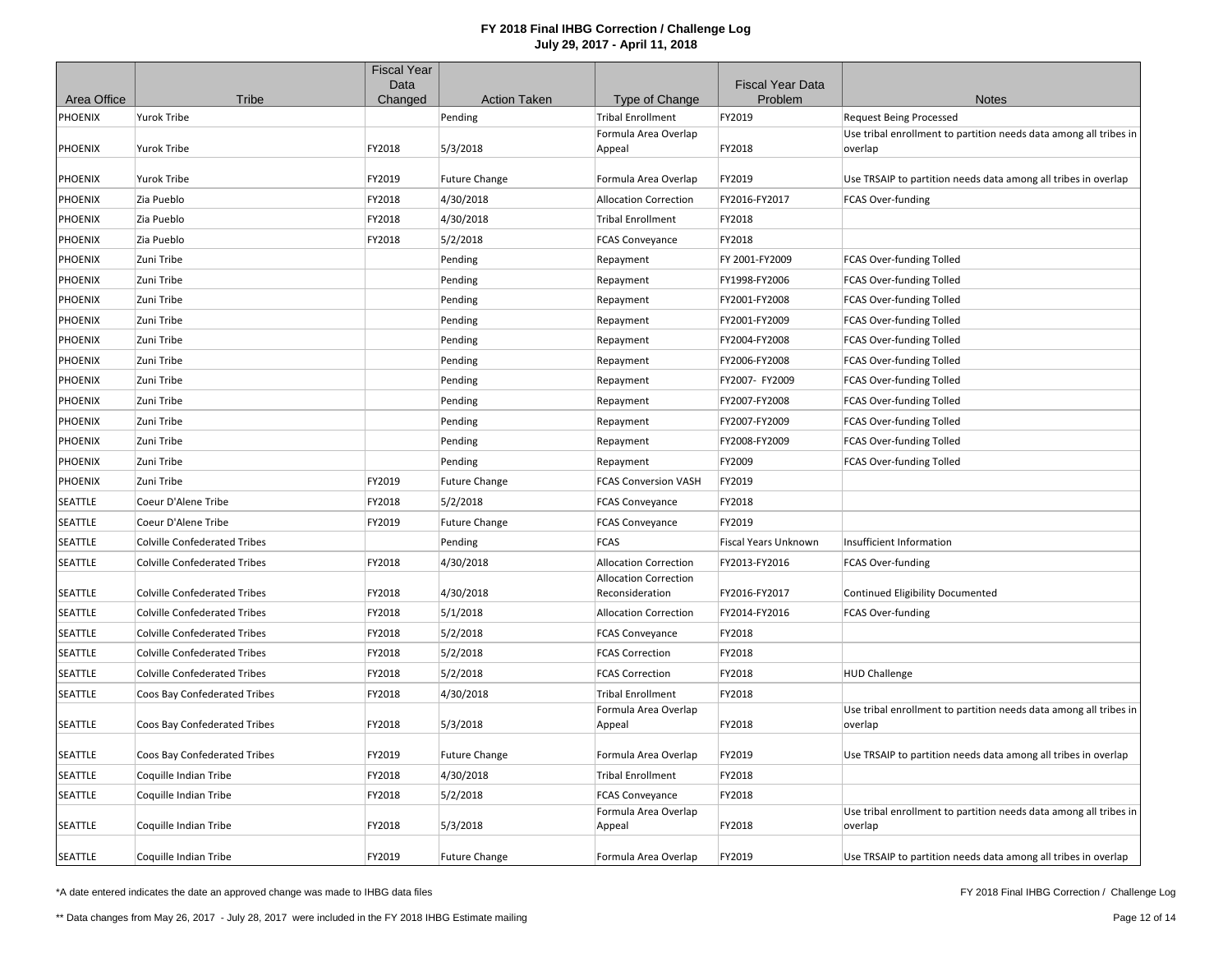|             |                                        | <b>Fiscal Year</b> |                      |                                |                                    |                                                                              |
|-------------|----------------------------------------|--------------------|----------------------|--------------------------------|------------------------------------|------------------------------------------------------------------------------|
| Area Office | Tribe                                  | Data<br>Changed    | <b>Action Taken</b>  | Type of Change                 | <b>Fiscal Year Data</b><br>Problem | <b>Notes</b>                                                                 |
|             |                                        |                    |                      | Formula Area Overlap           |                                    | Use tribal enrollment to partition needs data among all tribes in            |
| SEATTLE     | <b>Cow Creek Tribes</b>                | FY2018             | 5/3/2018             | Appeal                         | FY2018                             | overlap                                                                      |
| SEATTLE     | <b>Cow Creek Tribes</b>                | FY2019             | <b>Future Change</b> | Formula Area Overlap           | FY2019                             | Use TRSAIP to partition needs data among all tribes in overlap               |
| SEATTLE     | Fort Hall Shoshone-Bannock             | FY2018             | 4/30/2018            | <b>Tribal Enrollment</b>       | FY2018                             |                                                                              |
| SEATTLE     | Fort Hall Shoshone-Bannock             | FY2018             | 5/2/2018             | <b>FCAS Conveyance</b>         | FY2018                             |                                                                              |
| SEATTLE     | Fort Hall Shoshone-Bannock             | FY2018             | 5/2/2018             | <b>FCAS Correction</b>         | FY2018                             | <b>HUD Challenge</b>                                                         |
| SEATTLE     | <b>Grand Ronde Confederated Tribes</b> | FY2018             | 5/3/2018             | Formula Area Overlap<br>Appeal | FY2018                             | Use tribal enrollment to partition needs data among all tribes in<br>overlap |
| SEATTLE     | <b>Grand Ronde Confederated Tribes</b> | FY2019             | <b>Future Change</b> | Formula Area Overlap           | FY2019                             | Use TRSAIP to partition needs data among all tribes in overlap               |
| SEATTLE     | Klamath Indian Tribe                   | FY2018             | 5/3/2018             | Formula Area Overlap<br>Appeal | FY2018                             | Use tribal enrollment to partition needs data among all tribes in<br>overlap |
| SEATTLE     | Klamath Indian Tribe                   | FY2019             | <b>Future Change</b> | Formula Area Overlap           | FY2019                             | Use TRSAIP to partition needs data among all tribes in overlap               |
| SEATTLE     | Lummi Tribe                            |                    | Pending              | <b>FCAS</b>                    | <b>Fiscal Years Unknown</b>        |                                                                              |
| SEATTLE     | Lummi Tribe                            |                    | Pending              | Repayment                      | FY2008                             | FCAS Over-funding Tolled                                                     |
| SEATTLE     | Lummi Tribe                            | FY2018             | 4/30/2018            | <b>Tribal Enrollment</b>       | FY2018                             |                                                                              |
| SEATTLE     | Lummi Tribe                            | FY2018             | 5/2/2018             | <b>FCAS Conveyance</b>         | FY2018                             |                                                                              |
| SEATTLE     | Nez Perce Tribe                        |                    | No Change            | <b>FCAS</b>                    | FY2018                             |                                                                              |
| SEATTLE     | Nooksack Tribe                         |                    | Pending              | <b>FCAS</b>                    | Fiscal Years Unknown               | <b>HUD Challenge</b>                                                         |
| SEATTLE     | Nooksack Tribe                         |                    | Pending              | <b>FCAS Appeal</b>             | Fiscal Years Unknown               | <b>Request Being Processed</b>                                               |
| SEATTLE     | Nooksack Tribe                         | FY2018             | 5/1/2018             | <b>FCAS Correction</b>         | FY2018                             | <b>HUD Challenge</b>                                                         |
| SEATTLE     | Nooksack Tribe                         | FY2018             | 5/2/2018             | <b>FCAS Conveyance</b>         | FY2018                             |                                                                              |
| SEATTLE     | Nooksack Tribe                         | FY2018             | 5/2/2018             | <b>FCAS Correction</b>         | FY2018                             | <b>HUD Challenge</b>                                                         |
| SEATTLE     | Port Gamble Indian Community           | FY2018             | 5/2/2018             | <b>FCAS Conveyance</b>         | FY2018                             |                                                                              |
| SEATTLE     | Port Gamble Indian Community           | FY2019             | <b>Future Change</b> | <b>FCAS Conveyance</b>         | FY2019                             |                                                                              |
| SEATTLE     | Puyallup Tribe                         |                    | Pending              | <b>Tribal Enrollment</b>       | Fiscal Years Unknown               | <b>Request Being Processed</b>                                               |
| SEATTLE     | Sauk-Suiattle Indian Tribe             |                    | Pending              | <b>FCAS Appeal</b>             | Fiscal Years Unknown               | <b>Request Being Processed</b>                                               |
| SEATTLE     | Sauk-Suiattle Indian Tribe             | FY2018             | 4/30/2018            | <b>Tribal Enrollment</b>       | FY2018                             |                                                                              |
| SEATTLE     | Sauk-Suiattle Indian Tribe             | FY2018             | 5/2/2018             | <b>FCAS Correction</b>         | FY2018                             |                                                                              |
| SEATTLE     | Shoalwater Bay Tribe                   | FY2018             | 4/30/2018            | <b>Tribal Enrollment</b>       | FY2018                             |                                                                              |
| SEATTLE     | Shoalwater Bay Tribe                   | FY2018             | 5/2/2018             | <b>FCAS Correction</b>         | FY2018                             | <b>HUD Challenge</b>                                                         |
| SEATTLE     | Shoalwater Bay Tribe                   | FY2019             | <b>Future Change</b> | <b>FCAS Conveyance</b>         | FY2019                             |                                                                              |
| SEATTLE     | <b>Siletz Confederated Tribes</b>      |                    | No Change            | <b>FCAS</b>                    | FY2018                             |                                                                              |
| SEATTLE     | <b>Siletz Confederated Tribes</b>      | FY2018             | 4/30/2018            | <b>Tribal Enrollment</b>       | FY2018                             |                                                                              |
| SEATTLE     | <b>Siletz Confederated Tribes</b>      | FY2018             | 5/3/2018             | Formula Area Overlap<br>Appeal | FY2018                             | Use tribal enrollment to partition needs data among all tribes in<br>overlap |
| SEATTLE     | <b>Siletz Confederated Tribes</b>      | FY2019             | <b>Future Change</b> | Formula Area Overlap           | FY2019                             | Use TRSAIP to partition needs data among all tribes in overlap               |
| SEATTLE     | Skokomish Indian Tribe                 |                    | Pending              | <b>FCAS Appeal</b>             | Fiscal Years Unknown               | <b>Request Being Processed</b>                                               |
| SEATTLE     | Spokane Tribe                          |                    | Pending              | <b>FCAS</b>                    | Fiscal Years Unknown               | <b>HUD Challenge</b>                                                         |

\*A date entered indicates the date an approved change was made to IHBG data files

FY 2018 Final IHBG Correction / Challenge Log